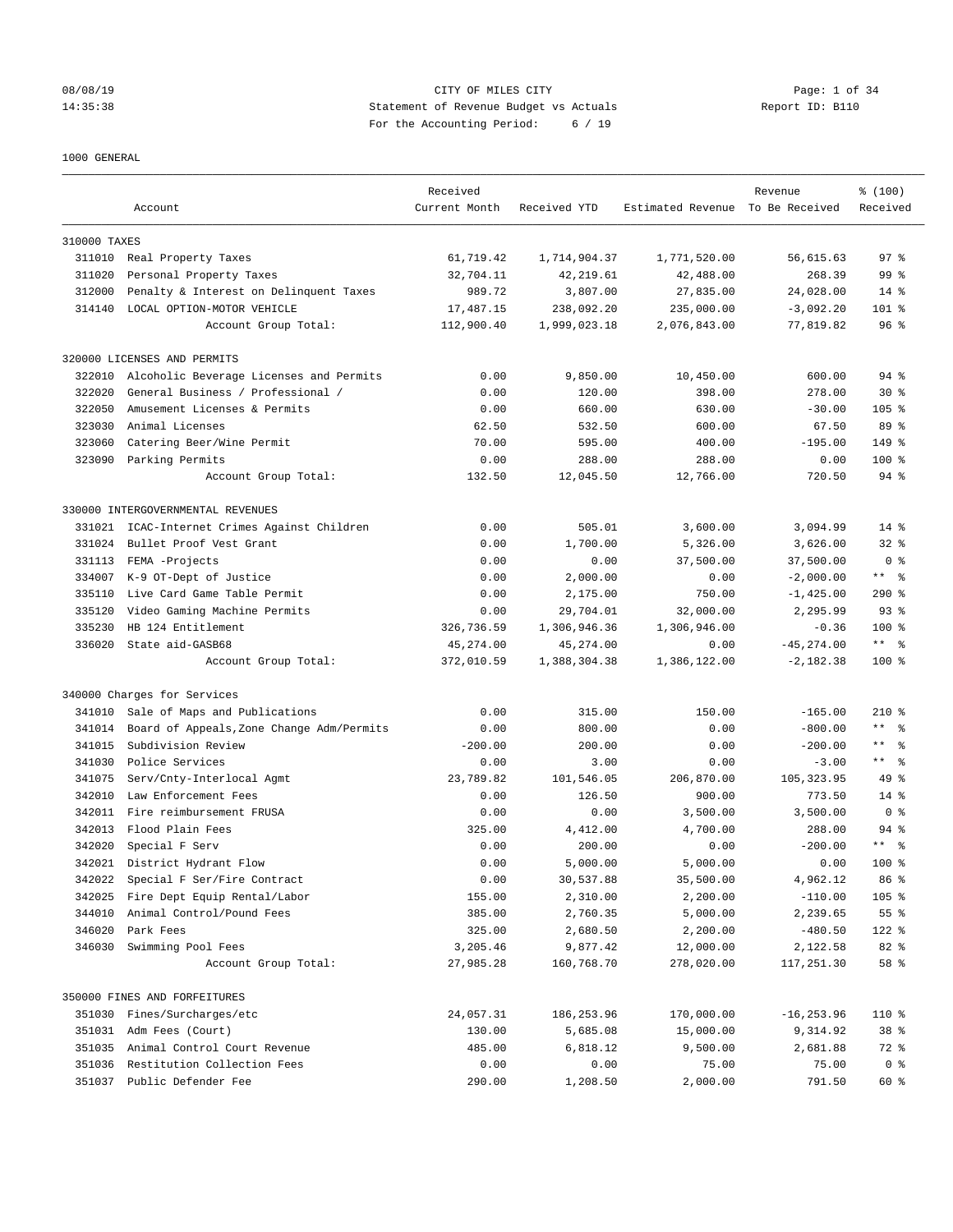#### 08/08/19 Page: 2 of 34 14:35:38 Statement of Revenue Budget vs Actuals Report ID: B110 For the Accounting Period: 6 / 19

#### 1000 GENERAL

|        |                                       | Received      |              |                                  | Revenue       | % (100)                 |
|--------|---------------------------------------|---------------|--------------|----------------------------------|---------------|-------------------------|
|        | Account                               | Current Month | Received YTD | Estimated Revenue To Be Received |               | Received                |
|        | Account Group Total:                  | 24,962.31     | 199,965.66   | 196,575.00                       | $-3,390.66$   | $102$ %                 |
|        | 360000 MISCELLANEOUS REVENUE          |               |              |                                  |               |                         |
| 361005 | MidRivers Franchise Fees              | 26,545.95     | 94,126.52    | 96,000.00                        | 1,873.48      | 98 <sup>8</sup>         |
| 361010 | Land Rental                           | 150.00        | 39,140.23    | 43,650.00                        | 4,509.77      | $90*$                   |
| 361020 | Building Rentals                      | 1,549.99      | 18,599.88    | 18,600.00                        | 0.12          | $100*$                  |
| 362000 | Insurance Proceeds                    | 30,056.54     | 30,056.54    | 0.00                             | $-30,056.54$  | ** 왕                    |
| 362020 | MISC REVENUE                          | $-61,695.97$  | 7,158.41     | 112,895.62                       | 105,737.21    | 6 %                     |
| 362022 | Health Ins-MMIA Emp Benefits Prog     | 2,999.20      | 3,772.08     | 0.00                             | $-3.772.08$   | $***$ $=$ $\frac{6}{5}$ |
| 365000 | Contributions and Donations           | 0.00          | 19,735.00    | 20,000.00                        | 265.00        | 99 <sup>8</sup>         |
| 365013 | Shop With A Cop                       | 0.00          | 0.00         | 5,000.00                         | 5,000.00      | 0 <sup>8</sup>          |
| 365014 | Denton Field Project/2015             | 0.00          | 64.34        | 0.00                             | $-64.34$      | $***$ $=$ $\frac{6}{5}$ |
| 365015 | Florence Stacy Foundation             | 0.00          | 200.00       | 0.00                             | $-200.00$     | $***$ $%$               |
| 365040 | DONATIONS-FIRE/AMB                    | 0.00          | 80,000.00    | 80,000.00                        | 0.00          | $100*$                  |
| 366040 | Misc.-BHS                             | 0.00          | 900.00       | 900.00                           | 0.00          | $100*$                  |
| 366050 | Sale of Junk/Salvage-PD cars          | $-850.00$     | 325.00       | 3,000.00                         | 2,675.00      | 11 <sup>8</sup>         |
|        | Account Group Total:                  | $-1, 244.29$  | 294,078.00   | 380,045.62                       | 85,967.62     | 77.8                    |
|        | 370000 INVESTMENT EARNINGS            |               |              |                                  |               |                         |
| 371010 | Investment Earnings                   | 4,957.53      | 12,245.91    | 10,000.00                        | $-2, 245.91$  | $122$ $%$               |
|        | Account Group Total:                  | 4,957.53      | 12,245.91    | 10,000.00                        | $-2, 245.91$  | 122 %                   |
|        | 380000 OTHER FINANCING SOURCES        |               |              |                                  |               |                         |
| 381070 | Proceeds/Loans/Intercap 016-2015      | 245,100.00    | 245,100.00   | 175,000.00                       | $-70, 100.00$ | $140*$                  |
| 382010 | Sale of Fixed Assets                  | 850.00        | 850.00       | 0.00                             | $-850.00$     | ** *                    |
| 382020 | Compensation for Loss of Fixed Assets | $-25,024.64$  | 5,031.90     | 30,468.24                        | 25, 436.34    | $17*$                   |
| 383000 | Interfund Operating Transfer          | 160, 449.45   | 579, 267.55  | 582,823.00                       | 3,555.45      | 99 <sup>8</sup>         |
|        | Account Group Total:                  | 381, 374.81   | 830, 249.45  | 788,291.24                       | $-41,958.21$  | 105 <sub>8</sub>        |
|        | Fund Total:                           | 923,079.13    | 4,896,680.78 | 5,128,662.86                     | 231,982.08    | 95%                     |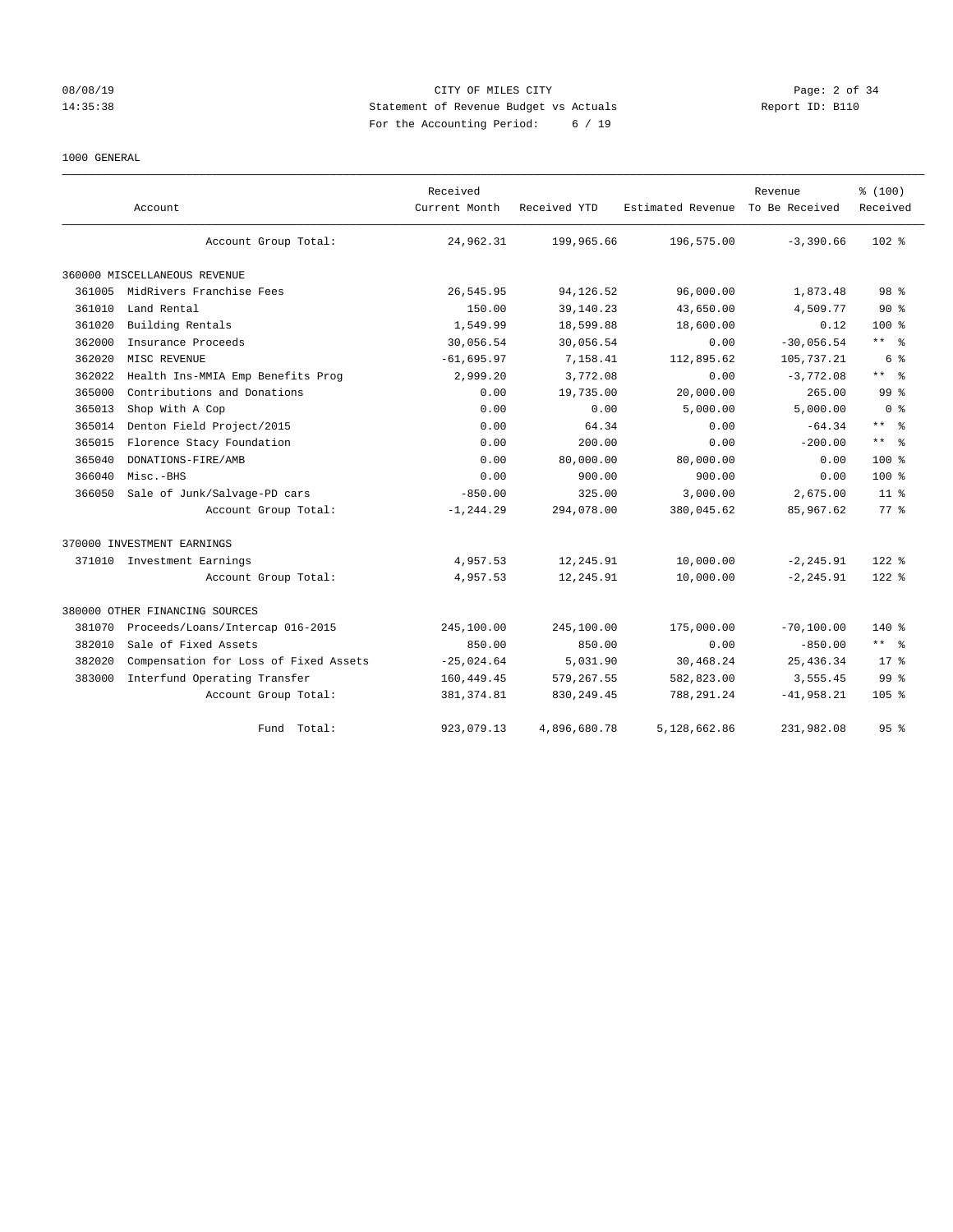# 08/08/19 CITY OF MILES CITY Page: 3 of 34 14:35:38 Statement of Revenue Budget vs Actuals Report ID: B110 For the Accounting Period: 6 / 19

#### 2220 LIBRARY

|        | Account                           | Received<br>Current Month | Received YTD | Estimated Revenue | Revenue<br>To Be Received | % (100)<br>Received     |
|--------|-----------------------------------|---------------------------|--------------|-------------------|---------------------------|-------------------------|
|        |                                   |                           |              |                   |                           |                         |
|        | 340000 Charges for Services       |                           |              |                   |                           |                         |
| 341075 | Serv/Cnty-Interlocal Agmt         | 0.00                      | 40,608.29    | 40,608.00         | $-0.29$                   | $100$ %                 |
| 346070 | Library Fees                      | 120.40                    | 2,359.11     | 4,000.00          | 1,640.89                  | 59 %                    |
| 346073 | One Time Endowments               | 3,500.00                  | 0.00         | 0.00              | 0.00                      | $***$ $ -$              |
| 346074 | Book Sales                        | 4.50                      | 78.50        | 400.00            | 321.50                    | $20*$                   |
|        | Account Group Total:              | 3,624.90                  | 43,045.90    | 45,008.00         | 1,962.10                  | 96 <sup>°</sup>         |
|        | 360000 MISCELLANEOUS REVENUE      |                           |              |                   |                           |                         |
| 365035 | Donation-Library Board of Trustee | 84, 187.97                | 8,008.77     | 0.00              | $-8,008.77$               | $***$ $=$ $\frac{6}{5}$ |
|        | Account Group Total:              | 84, 187. 97               | 8,008.77     | 0.00              | $-8,008.77$               | $***$ $\approx$         |
|        | 380000 OTHER FINANCING SOURCES    |                           |              |                   |                           |                         |
| 383000 | Interfund Operating Transfer      | 25, 116.25                | 301,395.00   | 301,395.00        | 0.00                      | $100*$                  |
|        | Account Group Total:              | 25, 116. 25               | 301,395.00   | 301,395.00        | 0.00                      | $100$ %                 |
|        | Fund Total:                       | 112,929.12                | 352, 449.67  | 346,403.00        | $-6.046.67$               | $102$ %                 |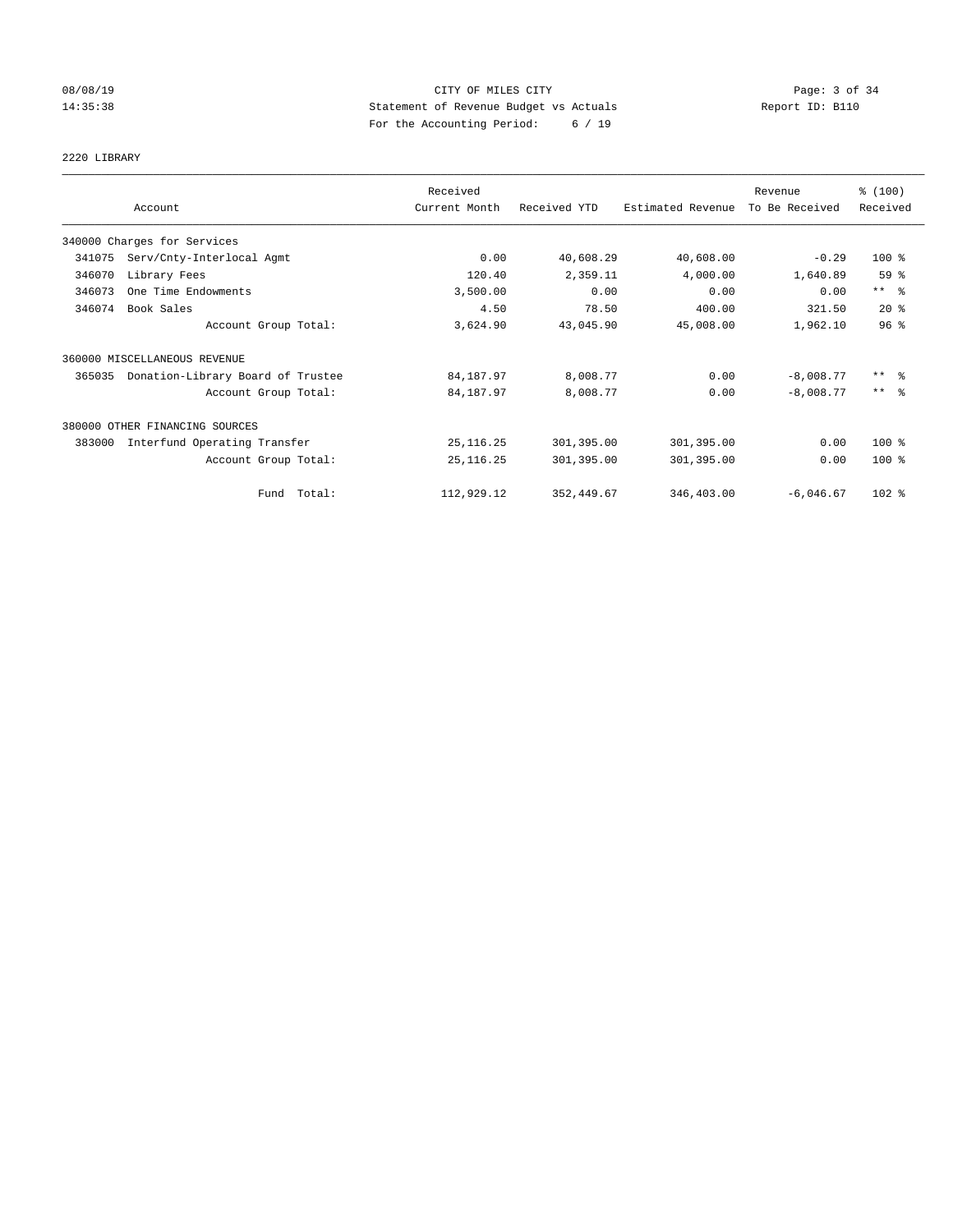# 08/08/19 CITY OF MILES CITY Page: 4 of 34 14:35:38 Statement of Revenue Budget vs Actuals Report ID: B110 For the Accounting Period: 6 / 19

2260 EMERGENCY DISASTER

|              | Account                                | Received<br>Current Month | Received YTD | Estimated Revenue | Revenue<br>To Be Received | $\frac{100}{3}$<br>Received |
|--------------|----------------------------------------|---------------------------|--------------|-------------------|---------------------------|-----------------------------|
| 310000 TAXES |                                        |                           |              |                   |                           |                             |
| 311010       | Real Property Taxes                    | 641.48                    | 17,745.14    | 18,282.00         | 536.86                    | 97.8                        |
| 311020       | Personal Property Taxes                | 343.58                    | 399.39       | 447.00            | 47.61                     | 89 %                        |
| 312000       | Penalty & Interest on Delinquent Taxes | 9.43                      | 36.27        | 0.00              | $-36.27$                  | $***$ $\approx$             |
|              | Account Group Total:                   | 994.49                    | 18,180.80    | 18,729.00         | 548.20                    | $97*$                       |
|              | Fund Total:                            | 994.49                    | 18,180.80    | 18,729.00         | 548.20                    | 97.8                        |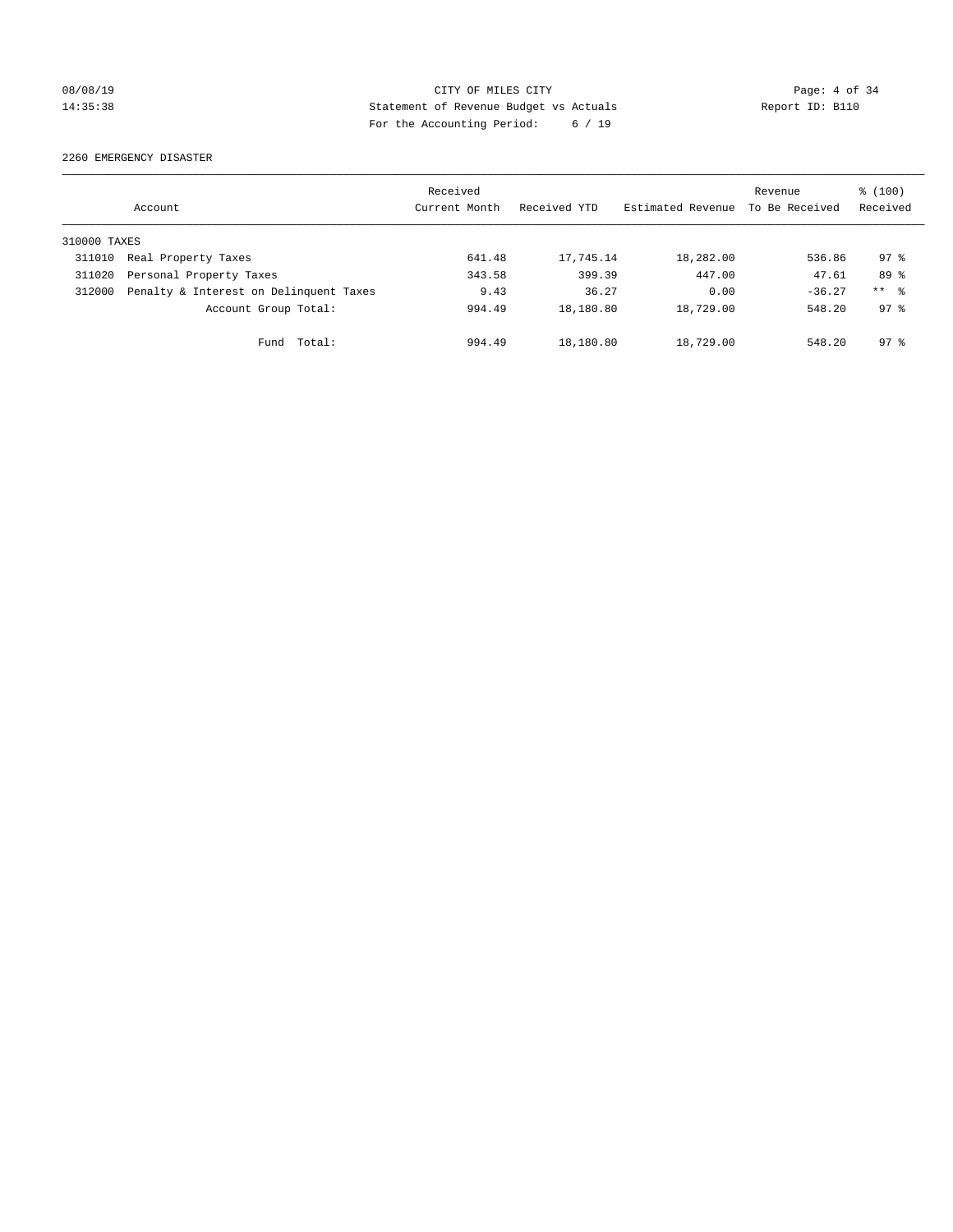# 08/08/19 Page: 5 of 34 14:35:38 Statement of Revenue Budget vs Actuals Report ID: B110 For the Accounting Period: 6 / 19

2270 Health

| Account                                | Received<br>Current Month | Received YTD | Estimated Revenue | Revenue<br>To Be Received | $\frac{100}{3}$<br>Received |
|----------------------------------------|---------------------------|--------------|-------------------|---------------------------|-----------------------------|
| 380000 OTHER FINANCING SOURCES         |                           |              |                   |                           |                             |
| Interfund Operating Transfer<br>383000 | 0.00                      | 13,700.00    | 13,700.00         | 0.00                      | $100*$                      |
| Account Group Total:                   | 0.00                      | 13,700.00    | 13,700.00         | 0.00                      | $100*$                      |
| Fund Total:                            | 0.00                      | 13,700.00    | 13,700.00         | 0.00                      | $100*$                      |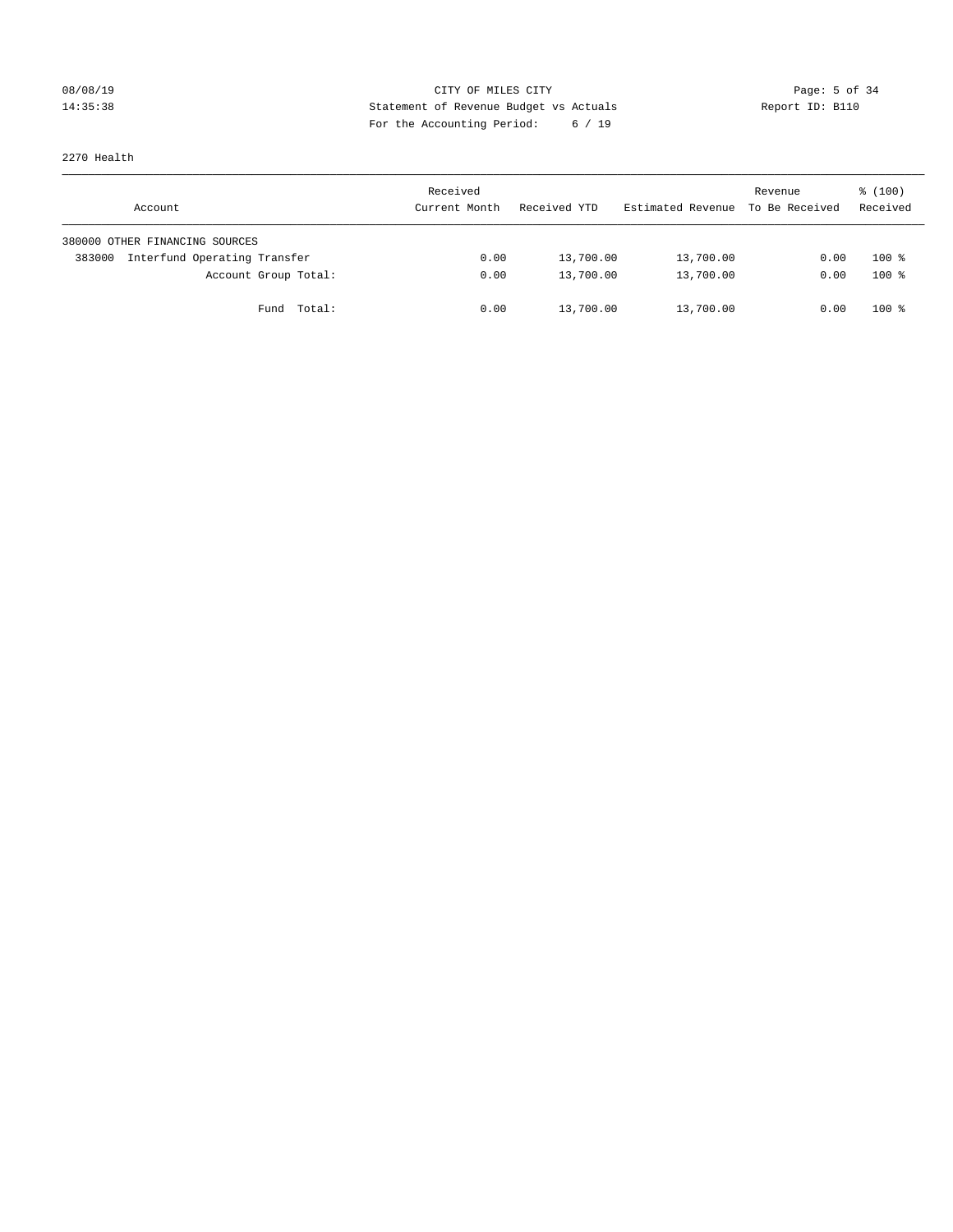# 08/08/19 CITY OF MILES CITY Page: 6 of 34 14:35:38 Statement of Revenue Budget vs Actuals Report ID: B110 For the Accounting Period: 6 / 19

#### 2310 TIFD-Downtown

| Account                           |                                        | Received<br>Current Month | Received YTD | Estimated Revenue | Revenue<br>To Be Received | % (100)<br>Received |
|-----------------------------------|----------------------------------------|---------------------------|--------------|-------------------|---------------------------|---------------------|
| 310000 TAXES                      |                                        |                           |              |                   |                           |                     |
| 311010<br>Real Property Taxes     |                                        | 3,235.77                  | 58,781.52    | 40,000.00         | $-18,781.52$              | $147$ %             |
| 311020<br>Personal Property Taxes |                                        | 2,140.63                  | 2,830.02     | 0.00              | $-2,830.02$               | $***$ $\approx$     |
| 312000                            | Penalty & Interest on Delinquent Taxes | 21.60                     | 72.36        | 0.00              | $-72.36$                  | $***$ $\approx$     |
|                                   | Account Group Total:                   | 5,398.00                  | 61,683.90    | 40,000.00         | $-21,683.90$              | 154 %               |
| INVESTMENT EARNINGS<br>370000     |                                        |                           |              |                   |                           |                     |
| 371010<br>Investment Earnings     |                                        | 384.30                    | 937.83       | 0.00              | $-937.83$                 | $***$ $\frac{6}{3}$ |
|                                   | Account Group Total:                   | 384.30                    | 937.83       | 0.00              | $-937.83$                 | $***$ $\approx$     |
|                                   | Fund Total:                            | 5,782.30                  | 62,621.73    | 40,000.00         | $-22,621.73$              | 157 %               |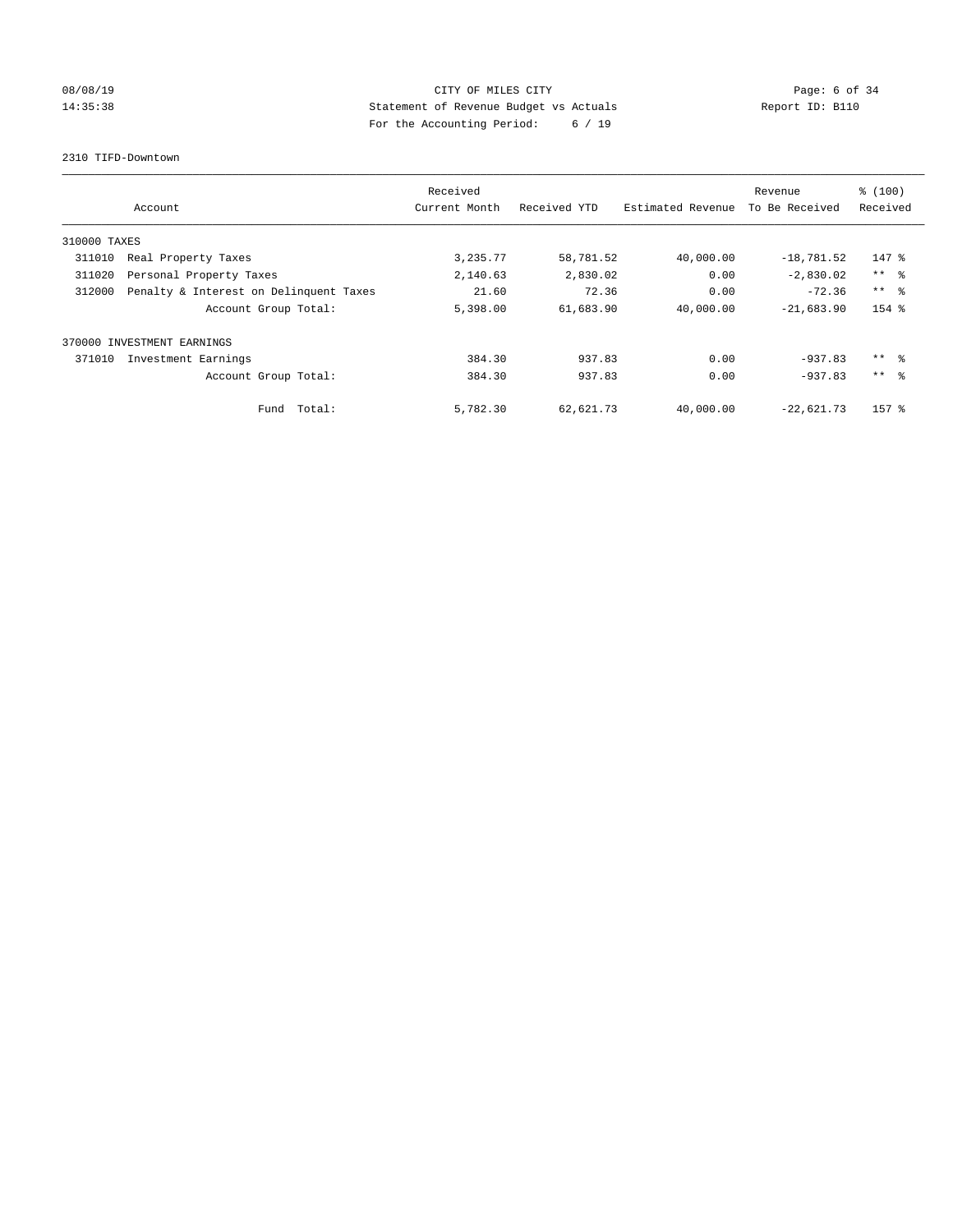# 08/08/19 Page: 7 of 34 14:35:38 Statement of Revenue Budget vs Actuals Report ID: B110 For the Accounting Period: 6 / 19

2372 Permissive Medical Levy

|              | Account                                | Received<br>Current Month | Received YTD | Estimated Revenue | Revenue<br>To Be Received | % (100)<br>Received |
|--------------|----------------------------------------|---------------------------|--------------|-------------------|---------------------------|---------------------|
| 310000 TAXES |                                        |                           |              |                   |                           |                     |
| 311010       | Real Property Taxes                    | 7,765.16                  | 215,775.90   | 219, 172.00       | 3,396.10                  | 98 %                |
| 311020       | Personal Property Taxes                | 4,119.58                  | 5,279.88     | 5,352.00          | 72.12                     | 99 <sup>8</sup>     |
| 312000       | Penalty & Interest on Delinquent Taxes | 33.01                     | 126.97       | 0.00              | $-126.97$                 | $***$ $\frac{6}{5}$ |
|              | Account Group Total:                   | 11,917.75                 | 221, 182. 75 | 224,524.00        | 3, 341, 25                | $99*$               |
|              | Fund Total:                            | 11,917.75                 | 221,182.75   | 224,524.00        | 3, 341, 25                | $99*$               |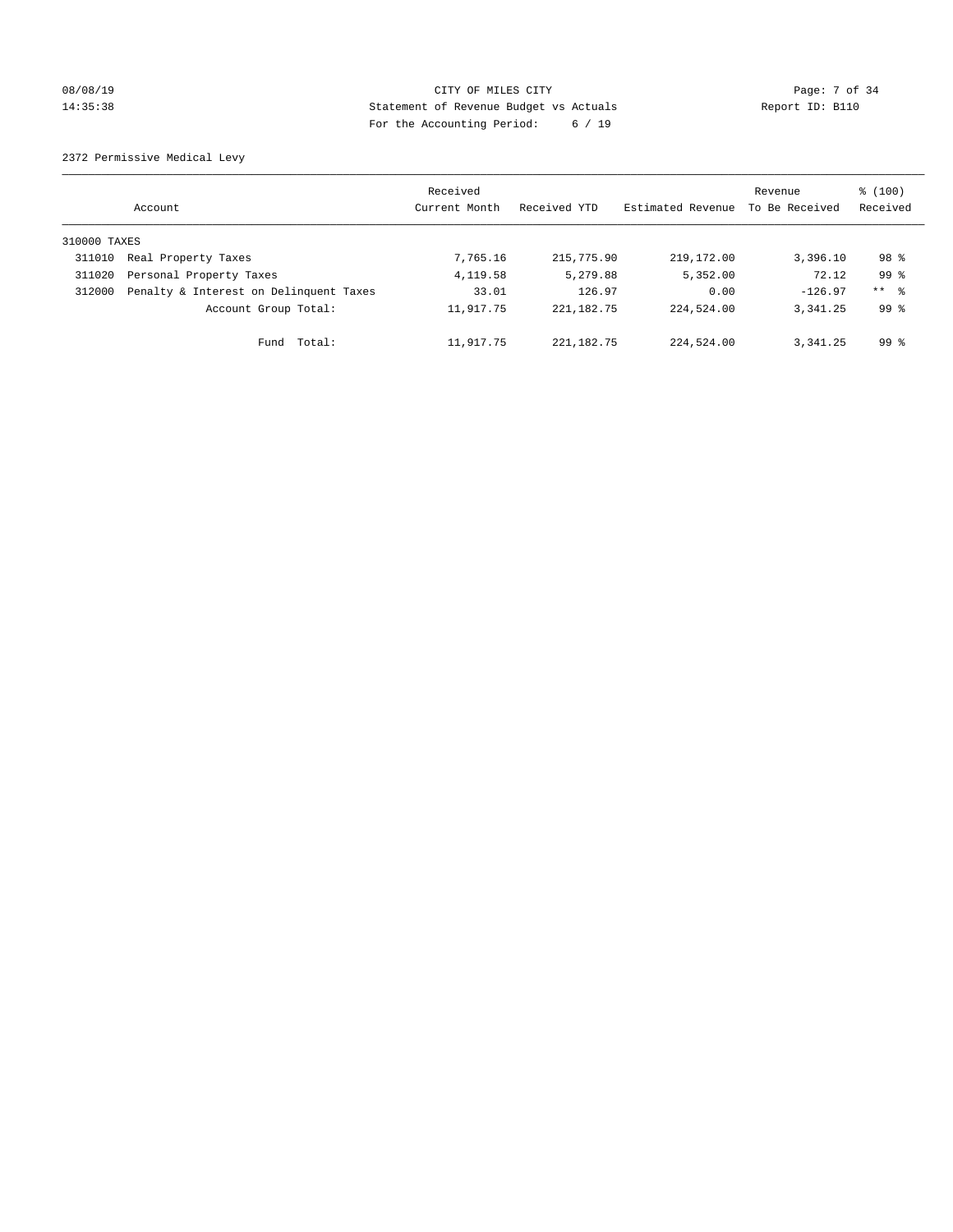# 08/08/19 CITY OF MILES CITY Page: 8 of 34 14:35:38 Statement of Revenue Budget vs Actuals Report ID: B110 For the Accounting Period: 6 / 19

#### 2390 DRUG FORFEITURE

| Account                      | Received<br>Current Month | Received YTD | Estimated Revenue | Revenue<br>To Be Received | $\frac{100}{3}$<br>Received |
|------------------------------|---------------------------|--------------|-------------------|---------------------------|-----------------------------|
| 350000 FINES AND FORFEITURES |                           |              |                   |                           |                             |
| Drug Forfeitures<br>351013   | 0.00                      | 1,600.00     | 3,000.00          | 1,400.00                  | $53$ $%$                    |
| Account Group Total:         | 0.00                      | 1,600.00     | 3,000.00          | 1,400.00                  | $53$ $%$                    |
| Fund Total:                  | 0.00                      | 1,600.00     | 3,000.00          | 1,400.00                  | $53$ $%$                    |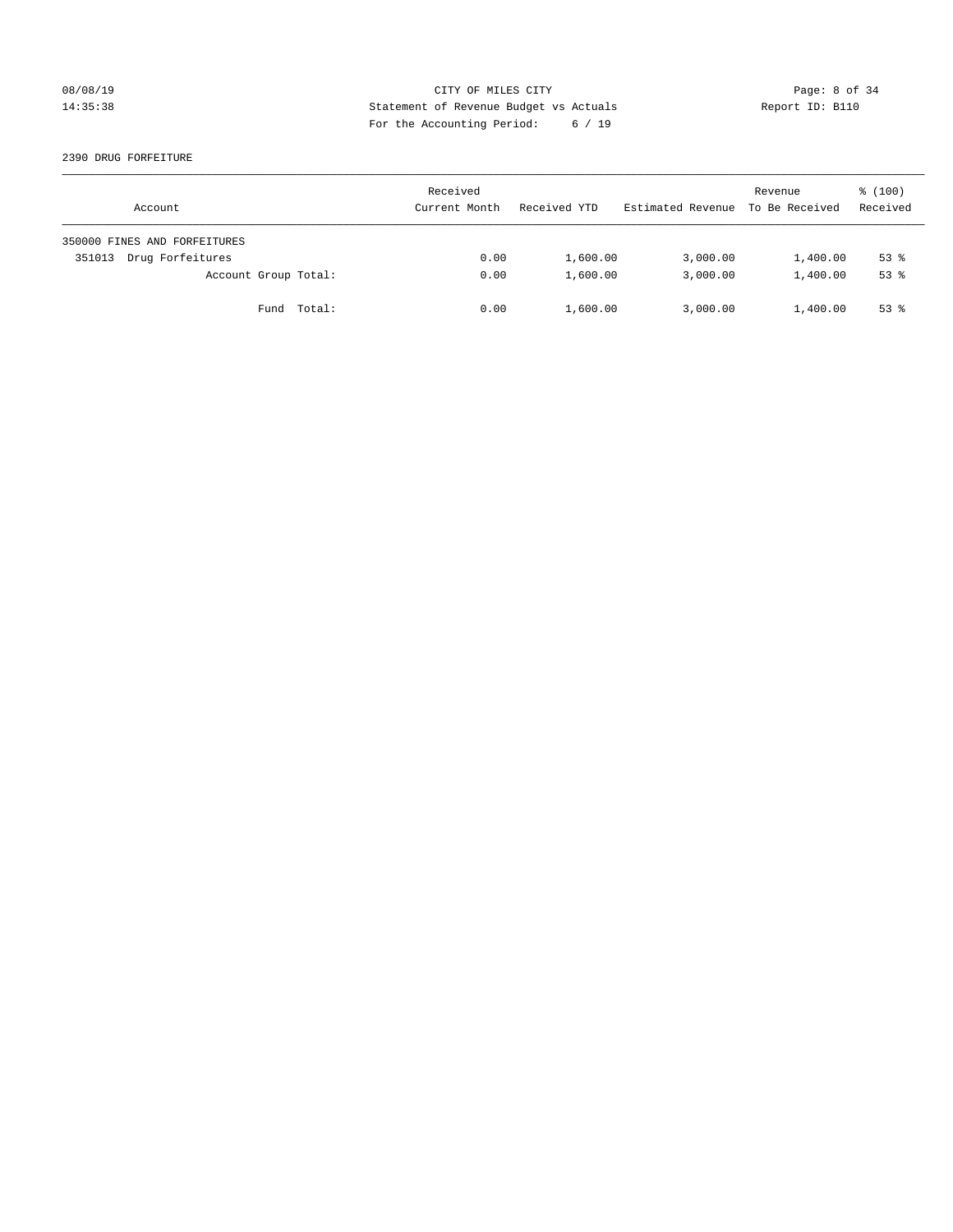#### 08/08/19 CITY OF MILES CITY Page: 9 of 34 14:35:38 Statement of Revenue Budget vs Actuals Report ID: B110 For the Accounting Period: 6 / 19

#### 2394 BUILDING CODE ENFORCEMENT

| Account                              | Received<br>Current Month | Received YTD | Estimated Revenue | Revenue<br>To Be Received | $\frac{100}{3}$<br>Received |
|--------------------------------------|---------------------------|--------------|-------------------|---------------------------|-----------------------------|
| 320000 LICENSES AND PERMITS          |                           |              |                   |                           |                             |
| Building & Related Permits<br>323010 | 25,476.40                 | 140,955.52   | 145,600.00        | 4,644.48                  | 97.8                        |
| Account Group Total:                 | 25,476.40                 | 140,955.52   | 145,600.00        | 4,644.48                  | 97.8                        |
| Fund Total:                          | 25,476.40                 | 140,955.52   | 145,600.00        | 4,644.48                  | $97*$                       |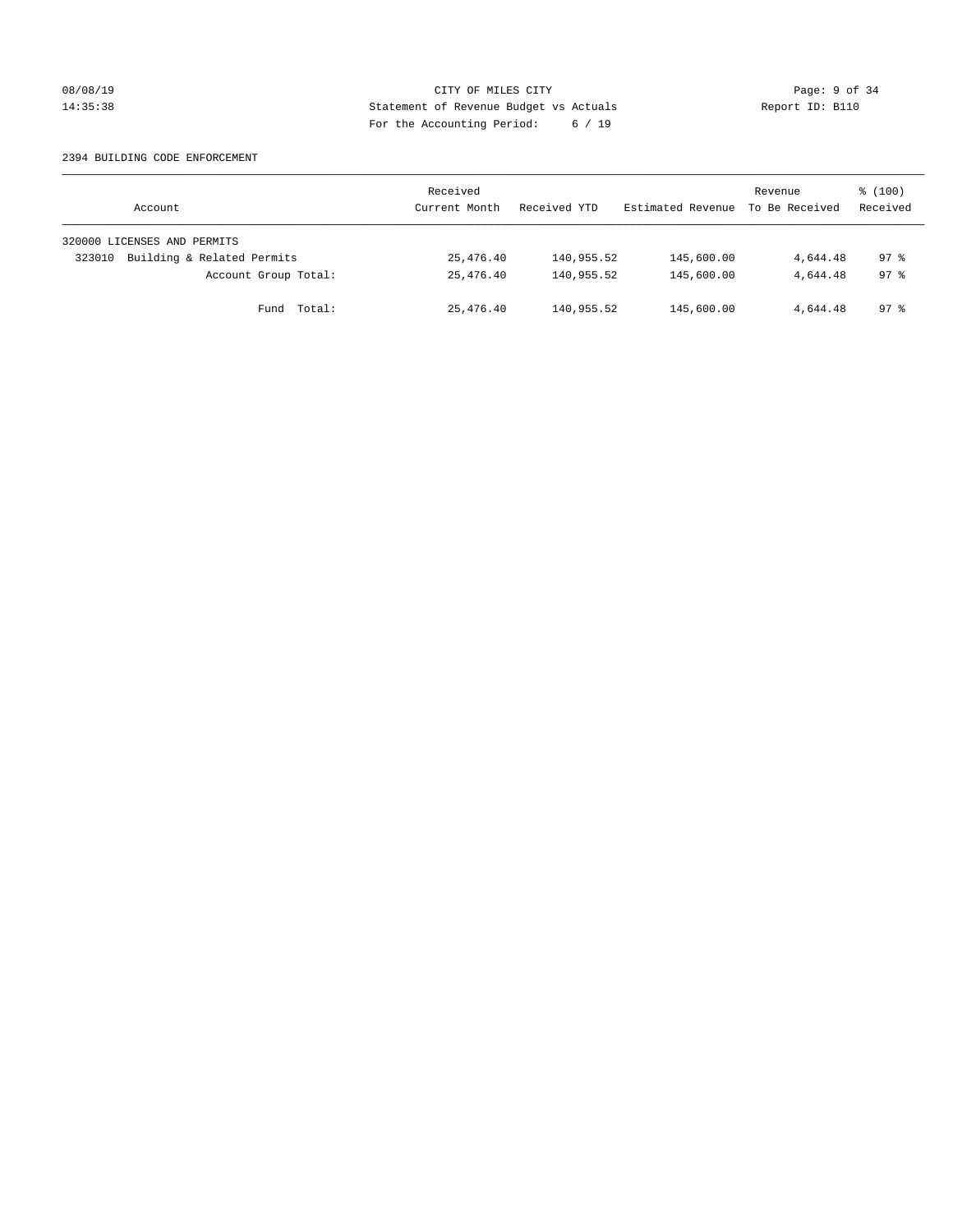# 08/08/19 Page: 10 of 34 14:35:38 Statement of Revenue Budget vs Actuals Report ID: B110 For the Accounting Period: 6 / 19

2400 LTG M D#165-(Gen City)

| Account                                            | Received<br>Current Month | Received YTD | Estimated Revenue | Revenue<br>To Be Received | % (100)<br>Received |
|----------------------------------------------------|---------------------------|--------------|-------------------|---------------------------|---------------------|
| 360000 MISCELLANEOUS REVENUE                       |                           |              |                   |                           |                     |
| 363010<br>Maintenance Assessments                  | 7,172.70                  | 213,841.77   | 214,301.00        | 459.23                    | $100$ %             |
| Penalty & Interest on Deling Assessments<br>363040 | 134.86                    | 610.04       | 500.00            | $-110.04$                 | $122$ %             |
| Account Group Total:                               | 7.307.56                  | 214, 451.81  | 214,801.00        | 349.19                    | $100*$              |
| 370000 INVESTMENT EARNINGS                         |                           |              |                   |                           |                     |
| 371010<br>Investment Earnings                      | 539.89                    | 1,404.55     | 100.00            | $-1, 304.55$              | $***$ $%$           |
| Account Group Total:                               | 539.89                    | 1,404.55     | 100.00            | $-1, 304.55$              | $***$ $%$           |
| Fund Total:                                        | 7,847.45                  | 215,856.36   | 214,901.00        | $-955.36$                 | $100*$              |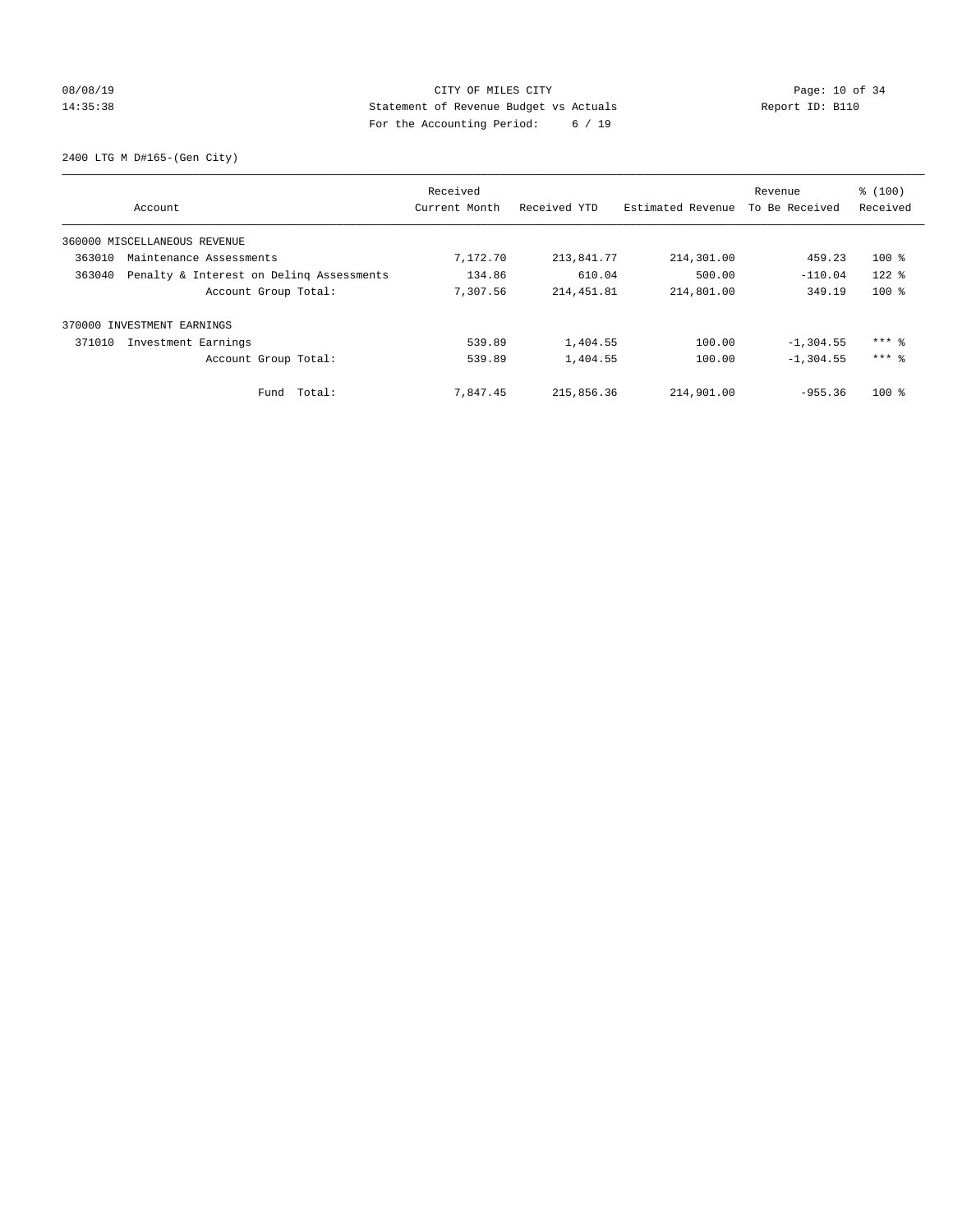# 08/08/19 Page: 11 of 34 14:35:38 Statement of Revenue Budget vs Actuals Report ID: B110 For the Accounting Period: 6 / 19

2420 LTG M D#167-(MilesAddn Etc)

|        | Account                                  | Received<br>Current Month | Received YTD | Estimated Revenue | Revenue<br>To Be Received | % (100)<br>Received |
|--------|------------------------------------------|---------------------------|--------------|-------------------|---------------------------|---------------------|
|        | 360000 MISCELLANEOUS REVENUE             |                           |              |                   |                           |                     |
| 363010 | Maintenance Assessments                  | 1,918.48                  | 31,427.58    | 31,875.00         | 447.42                    | 99 <sup>8</sup>     |
| 363040 | Penalty & Interest on Deling Assessments | 29.37                     | 62.52        | 100.00            | 37.48                     | 63 %                |
|        | Account Group Total:                     | 1,947.85                  | 31,490.10    | 31,975.00         | 484.90                    | 98 %                |
| 370000 | INVESTMENT EARNINGS                      |                           |              |                   |                           |                     |
| 371010 | Investment Earnings                      | 111.81                    | 293.04       | 55.00             | $-238.04$                 | $533$ $%$           |
|        | Account Group Total:                     | 111.81                    | 293.04       | 55.00             | $-238.04$                 | $533$ $%$           |
|        | Fund Total:                              | 2,059.66                  | 31,783.14    | 32,030.00         | 246.86                    | $99*$               |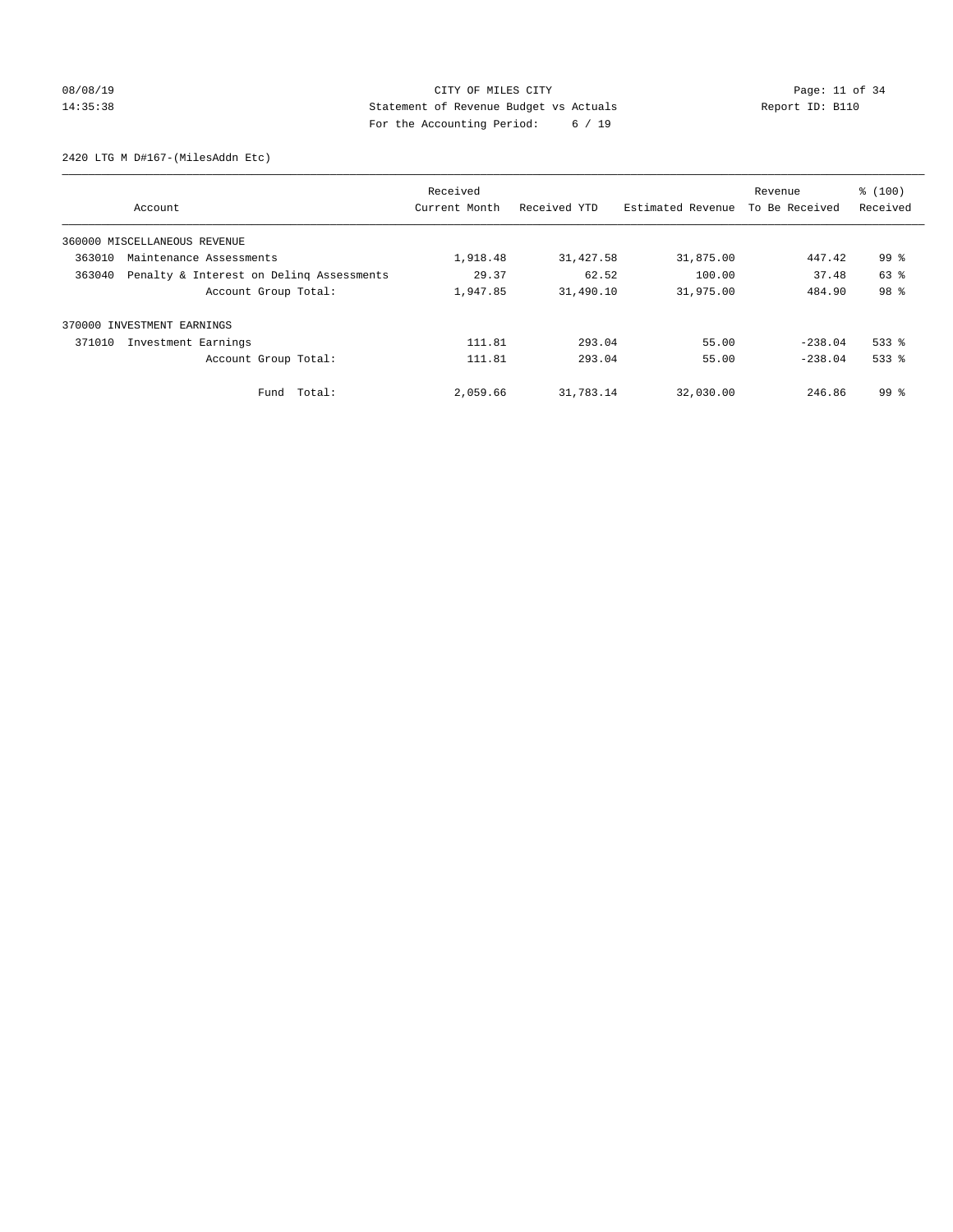# 08/08/19 Page: 12 of 34 14:35:38 Statement of Revenue Budget vs Actuals Report ID: B110 For the Accounting Period: 6 / 19

2430 LTG M D#171-(Balsam Est)

|                                                    | Received      |              |                   | Revenue        | % (100)         |
|----------------------------------------------------|---------------|--------------|-------------------|----------------|-----------------|
| Account                                            | Current Month | Received YTD | Estimated Revenue | To Be Received | Received        |
| 360000 MISCELLANEOUS REVENUE                       |               |              |                   |                |                 |
| 363010<br>Maintenance Assessments                  | 472.56        | 4,930.50     | 5,037.00          | 106.50         | 98 <sup>8</sup> |
| Penalty & Interest on Deling Assessments<br>363040 | 7.23          | 8.53         | 5.00              | $-3.53$        | $171$ %         |
| Account Group Total:                               | 479.79        | 4,939.03     | 5,042.00          | 102.97         | 98 %            |
| 370000 INVESTMENT EARNINGS                         |               |              |                   |                |                 |
| 371010<br>Investment Earnings                      | 17.14         | 44.67        | 10.00             | $-34.67$       | 447 %           |
| Account Group Total:                               | 17.14         | 44.67        | 10.00             | $-34.67$       | 447 %           |
| Total:<br>Fund                                     | 496.93        | 4,983.70     | 5,052.00          | 68.30          | 99 <sup>8</sup> |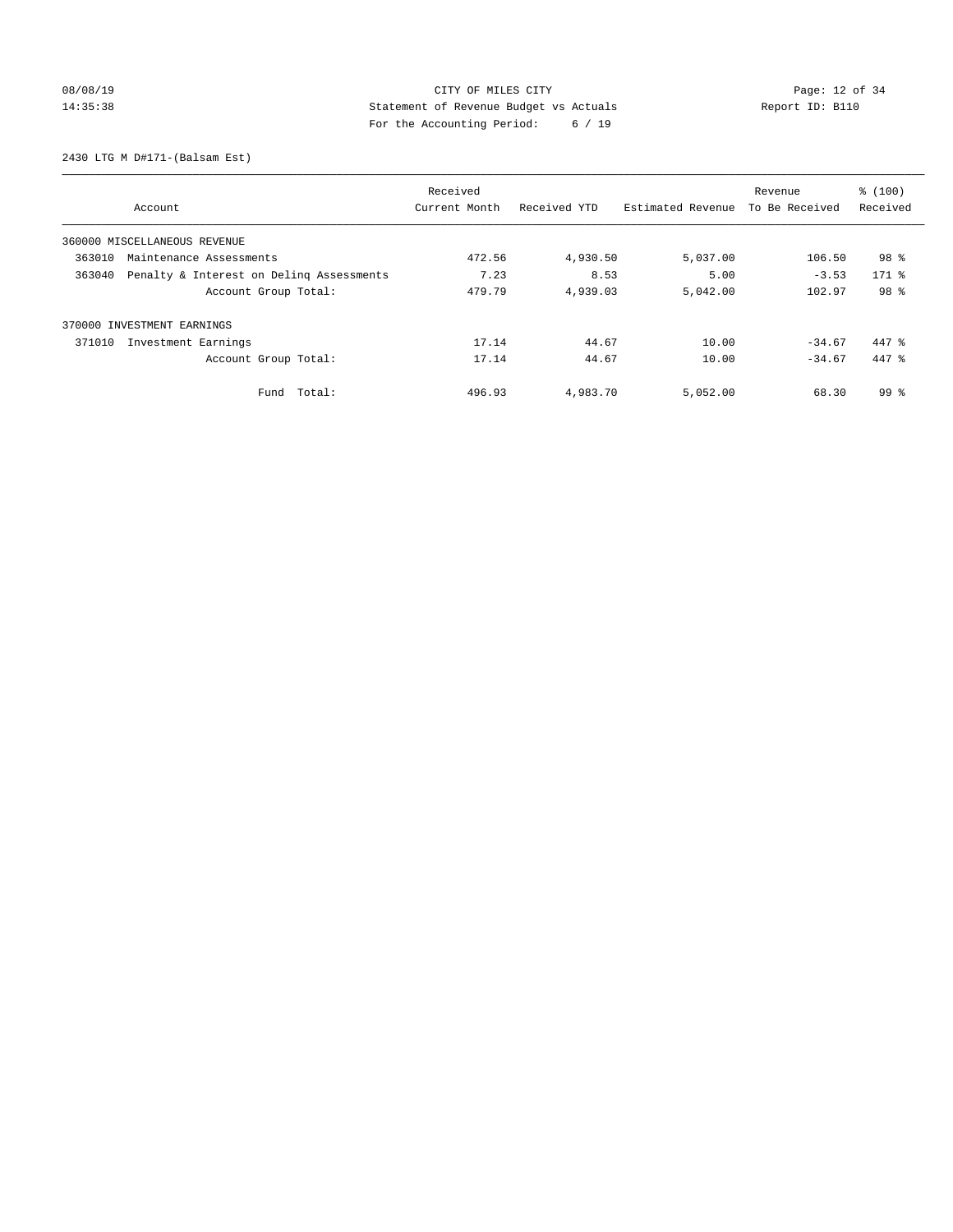# 08/08/19 Page: 13 of 34 14:35:38 Statement of Revenue Budget vs Actuals Report ID: B110 For the Accounting Period: 6 / 19

2440 LTG M D#172-(Main Str)

|                                   |                                          | Received      |              |                   | Revenue        | % (100)   |
|-----------------------------------|------------------------------------------|---------------|--------------|-------------------|----------------|-----------|
| Account                           |                                          | Current Month | Received YTD | Estimated Revenue | To Be Received | Received  |
| 360000 MISCELLANEOUS REVENUE      |                                          |               |              |                   |                |           |
| 363010<br>Maintenance Assessments |                                          | 765.68        | 22,365.50    | 22,372.00         | 6.50           | $100$ %   |
| 363040                            | Penalty & Interest on Deling Assessments | 11.72         | 40.18        | 100.00            | 59.82          | $40*$     |
|                                   | Account Group Total:                     | 777.40        | 22,405.68    | 22,472.00         | 66.32          | $100*$    |
| 370000 INVESTMENT EARNINGS        |                                          |               |              |                   |                |           |
| 371010<br>Investment Earnings     |                                          | 26.47         | 76.49        | 50.00             | $-26.49$       | $153$ $%$ |
|                                   | Account Group Total:                     | 26.47         | 76.49        | 50.00             | $-26.49$       | $153$ $%$ |
|                                   | Fund Total:                              | 803.87        | 22,482.17    | 22,522.00         | 39.83          | $100*$    |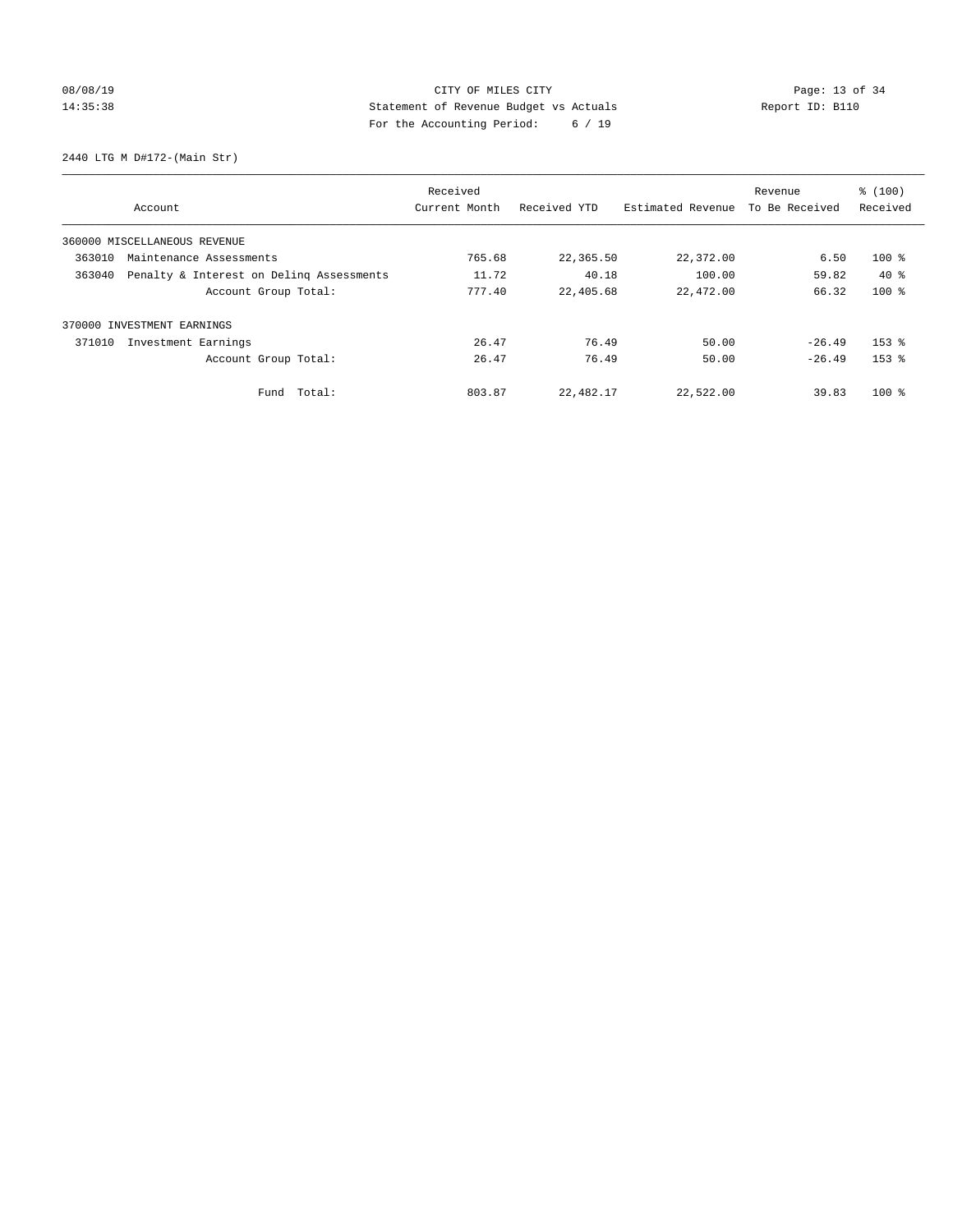# 08/08/19 Page: 14 of 34 14:35:38 Statement of Revenue Budget vs Actuals Report ID: B110 For the Accounting Period: 6 / 19

2450 LTG M D#195-(SG-Trico)

|                                                    | Received      |              |                   | Revenue        | % (100)             |
|----------------------------------------------------|---------------|--------------|-------------------|----------------|---------------------|
| Account                                            | Current Month | Received YTD | Estimated Revenue | To Be Received | Received            |
| 360000 MISCELLANEOUS REVENUE                       |               |              |                   |                |                     |
| 363010<br>Maintenance Assessments                  | 70.83         | 5,314.06     | 5,338.00          | 23.94          | $100$ %             |
| 363040<br>Penalty & Interest on Deling Assessments | 1.08          | 5.25         | 10.00             | 4.75           | 53 <sup>8</sup>     |
| Account Group Total:                               | 71.91         | 5, 319. 31   | 5,348.00          | 28.69          | 99 <sup>8</sup>     |
| 370000 INVESTMENT EARNINGS                         |               |              |                   |                |                     |
| 371010<br>Investment Earnings                      | 1,008.94      | 1,054.58     | 10.00             | $-1,044.58$    | $***$ $%$           |
| Account Group Total:                               | 1,008.94      | 1,054.58     | 10.00             | $-1.044.58$    | $***$ $\frac{6}{5}$ |
| Total:<br>Fund                                     | 1,080.85      | 6,373.89     | 5,358.00          | $-1,015.89$    | $119*$              |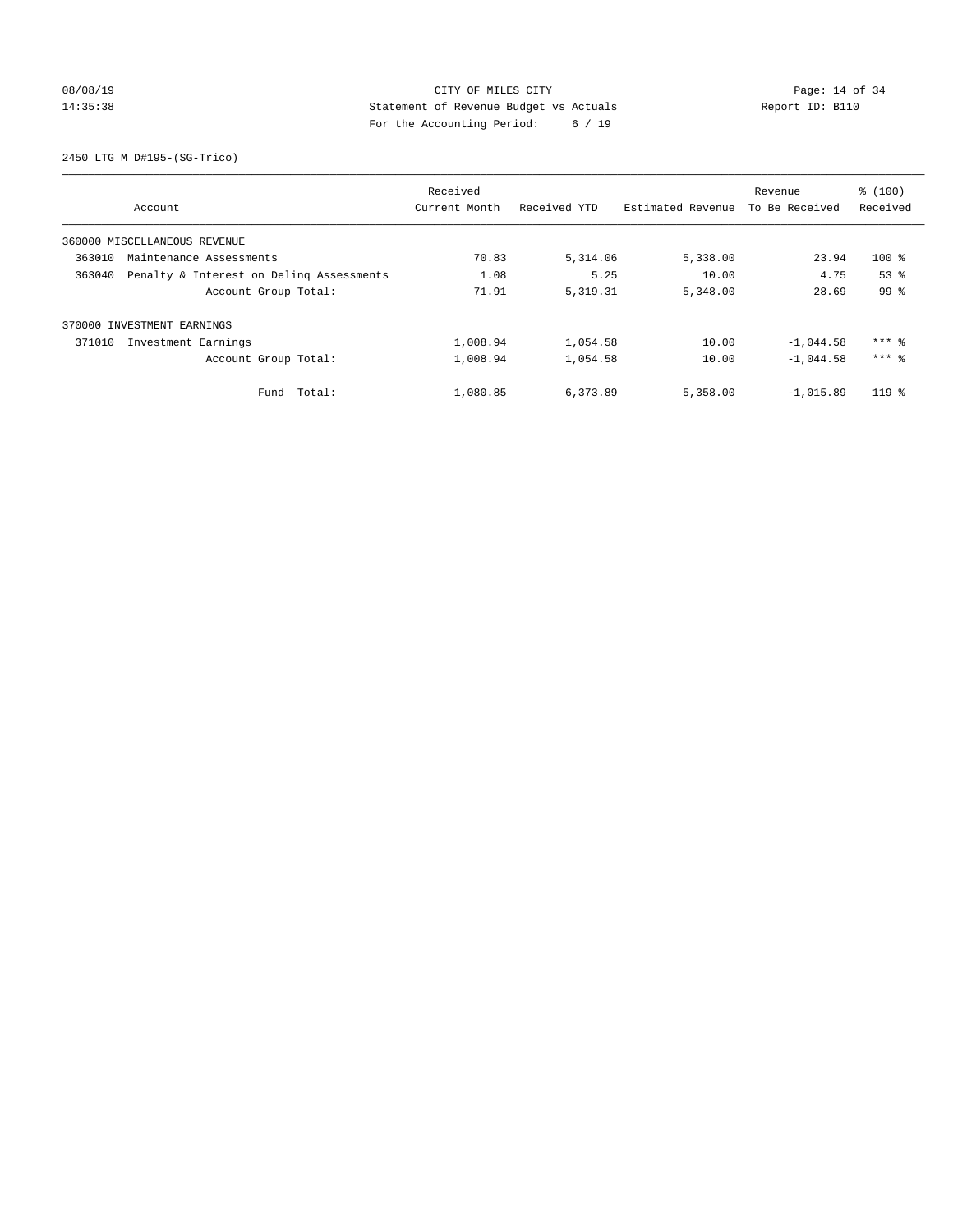# 08/08/19 Page: 15 of 34 14:35:38 Statement of Revenue Budget vs Actuals Report ID: B110 For the Accounting Period: 6 / 19

2470 LTG M D#202-(SG-MDU&NV)

|                                                    | Received      |              |                   | Revenue        | % (100)         |
|----------------------------------------------------|---------------|--------------|-------------------|----------------|-----------------|
| Account                                            | Current Month | Received YTD | Estimated Revenue | To Be Received | Received        |
| 360000 MISCELLANEOUS REVENUE                       |               |              |                   |                |                 |
| 363010<br>Maintenance Assessments                  | 262.08        | 8,505.55     | 8,622.00          | 116.45         | 99 %            |
| Penalty & Interest on Deling Assessments<br>363040 | 4.01          | 32.81        | 20.00             | $-12.81$       | $164$ %         |
| Account Group Total:                               | 266.09        | 8,538.36     | 8,642.00          | 103.64         | 99 <sup>8</sup> |
| 370000 INVESTMENT EARNINGS                         |               |              |                   |                |                 |
| 371010<br>Investment Earnings                      | 18.63         | 25.19        | 10.00             | $-15.19$       | $252$ $%$       |
| Account Group Total:                               | 18.63         | 25.19        | 10.00             | $-15.19$       | $252$ $%$       |
| Total:<br>Fund                                     | 284.72        | 8,563.55     | 8,652.00          | 88.45          | 99 %            |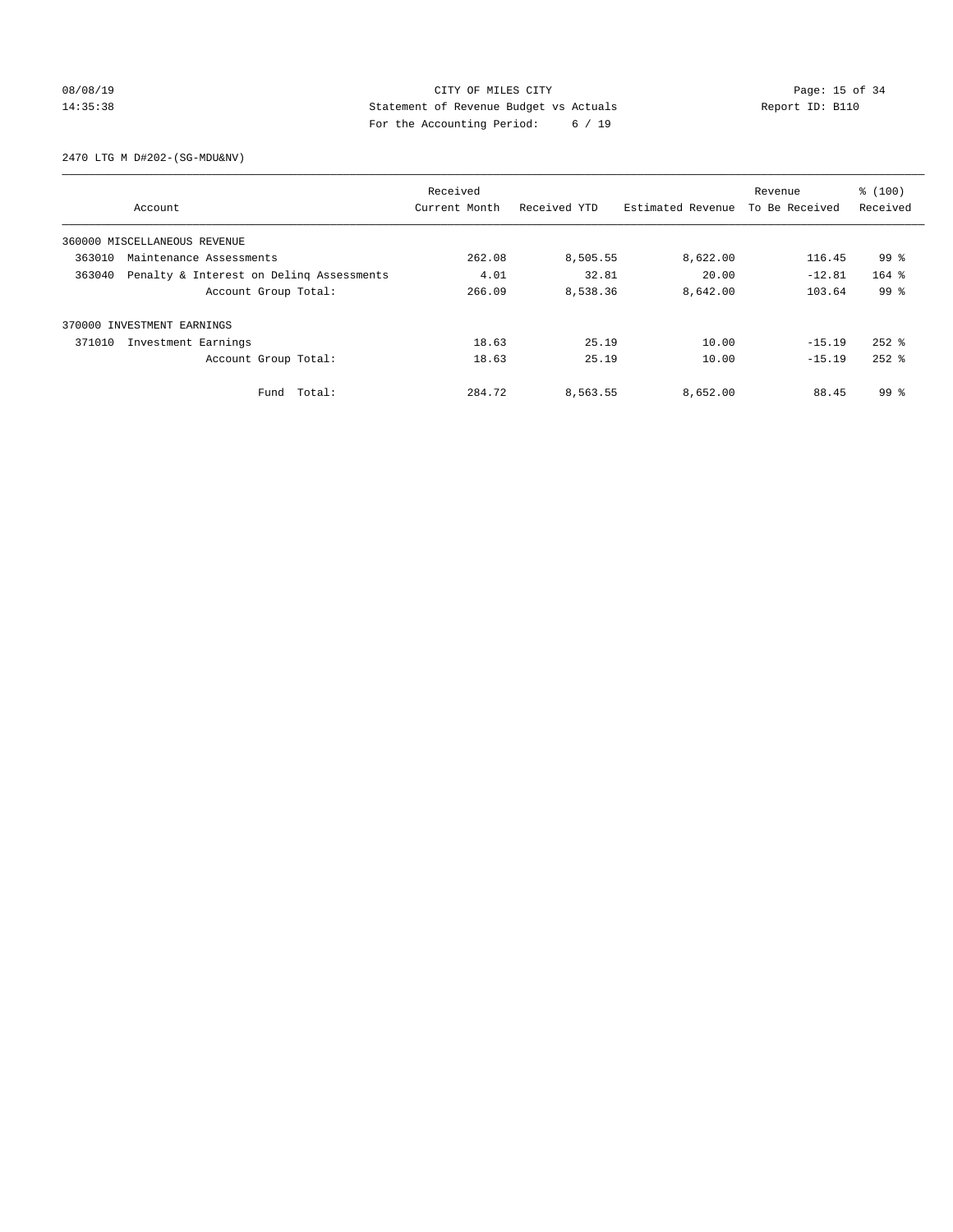# 08/08/19 Page: 16 of 34 14:35:38 Statement of Revenue Budget vs Actuals Report ID: B110 For the Accounting Period: 6 / 19

2480 LTG M M#173-(Milestown Estates)

| Account                                            | Received<br>Current Month | Received YTD | Estimated Revenue | Revenue<br>To Be Received | % (100)<br>Received |
|----------------------------------------------------|---------------------------|--------------|-------------------|---------------------------|---------------------|
|                                                    |                           |              |                   |                           |                     |
| 360000 MISCELLANEOUS REVENUE                       |                           |              |                   |                           |                     |
| 363010<br>Maintenance Assessments                  | 171.86                    | 2,697.11     | 2,673.00          | $-24.11$                  | $101$ %             |
| Penalty & Interest on Deling Assessments<br>363040 | 2.63                      | 4.52         | 0.00              | $-4.52$                   | $***$ $\approx$     |
| Account Group Total:                               | 174.49                    | 2,701.63     | 2,673.00          | $-28.63$                  | $101$ %             |
| INVESTMENT EARNINGS<br>370000                      |                           |              |                   |                           |                     |
| 371010<br>Investment Earnings                      | 7.44                      | 32.26        | 10.00             | $-22.26$                  | $323$ $%$           |
| Account Group Total:                               | 7.44                      | 32.26        | 10.00             | $-22.26$                  | $323$ $%$           |
| Fund Total:                                        | 181.93                    | 2,733.89     | 2,683.00          | $-50.89$                  | $102$ %             |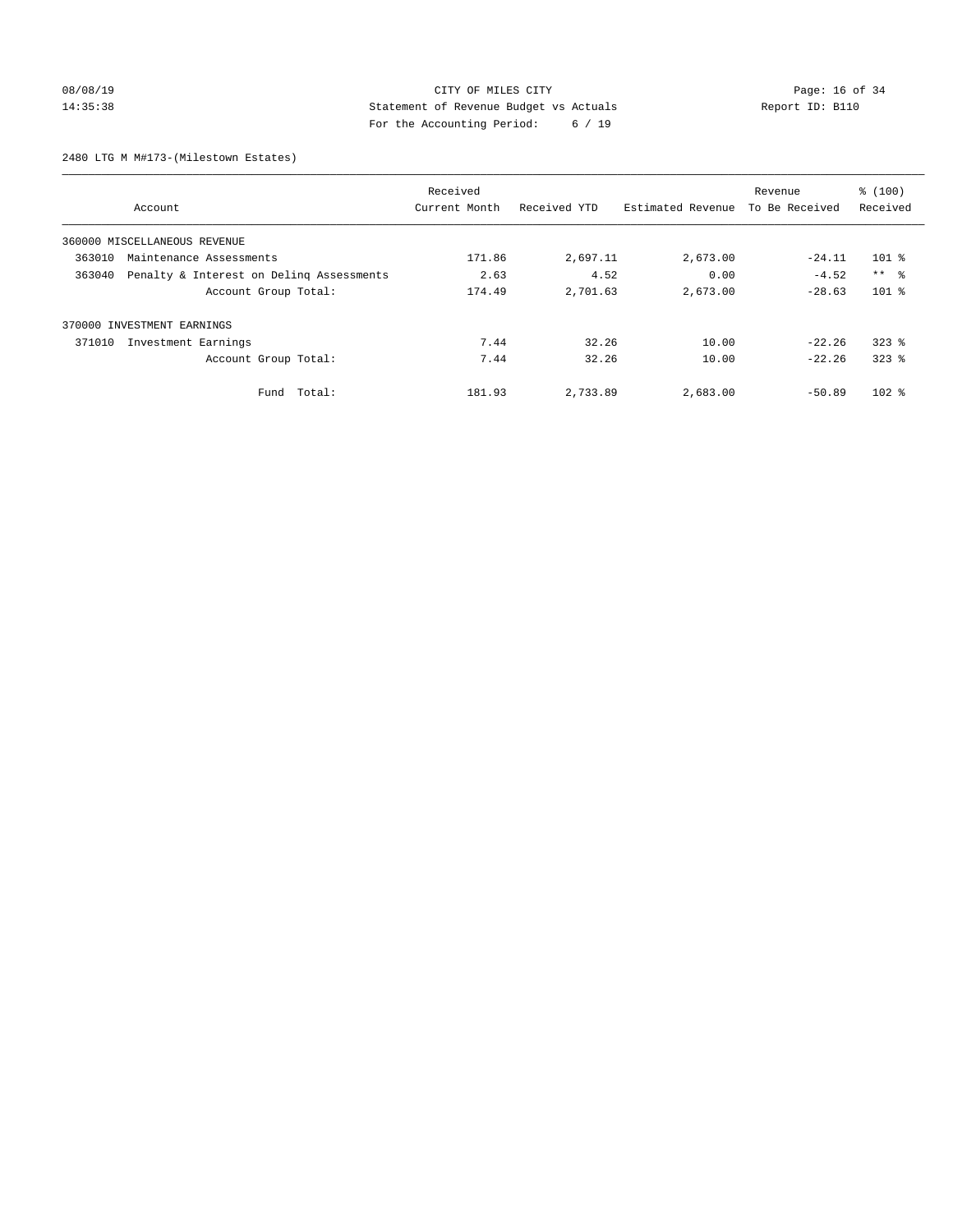# 08/08/19 Page: 17 of 34 14:35:38 Statement of Revenue Budget vs Actuals Report ID: B110 For the Accounting Period: 6 / 19

#### 2510 STR MAINT DIST #204

|              |                                          | Received      |              |                   | Revenue        | % (100)         |
|--------------|------------------------------------------|---------------|--------------|-------------------|----------------|-----------------|
|              | Account                                  | Current Month | Received YTD | Estimated Revenue | To Be Received | Received        |
| 310000 TAXES |                                          |               |              |                   |                |                 |
| 311010       | Real Property Taxes                      | 0.00          | $-103.98$    | 0.00              | 103.98         | $***$ $ -$      |
|              | Account Group Total:                     | 0.00          | $-103.98$    | 0.00              | 103.98         | $***$ $ -$      |
|              | 330000 INTERGOVERNMENTAL REVENUES        |               |              |                   |                |                 |
|              | 331113 FEMA -Projects                    | 0.00          | 0.00         | 30,000.00         | 30,000.00      | 0 <sup>8</sup>  |
|              | Account Group Total:                     | 0.00          | 0.00         | 30,000.00         | 30,000.00      | 0 <sup>8</sup>  |
|              | 360000 MISCELLANEOUS REVENUE             |               |              |                   |                |                 |
| 362020       | MISC REVENUE                             | 0.00          | 600.00       | 0.00              | $-600.00$      | $***$ $=$       |
| 363010       | Maintenance Assessments                  | 54,900.52     | 1,559,951.48 | 1,570,748.00      | 10,796.52      | 99 <sup>8</sup> |
| 363040       | Penalty & Interest on Deling Assessments | 993.66        | 3,188.92     | 4,000.00          | 811.08         | $80*$           |
|              | Account Group Total:                     | 55,894.18     | 1,563,740.40 | 1,574,748.00      | 11,007.60      | 99 <sup>°</sup> |
|              | 370000 INVESTMENT EARNINGS               |               |              |                   |                |                 |
| 371010       | Investment Earnings                      | 5,683.42      | 16,986.56    | 5,000.00          | $-11,986.56$   | $340*$          |
|              | Account Group Total:                     | 5,683.42      | 16,986.56    | 5.000.00          | $-11,986,56$   | $340*$          |
|              | 380000 OTHER FINANCING SOURCES           |               |              |                   |                |                 |
| 383000       | Interfund Operating Transfer             | 57, 242.45    | 99,938.75    | 102,300.00        | 2,361.25       | 98 <sup>8</sup> |
|              | Account Group Total:                     | 57, 242.45    | 99,938.75    | 102,300.00        | 2,361.25       | 98 <sup>8</sup> |
|              | Fund Total:                              | 118,820.05    | 1,680,561.73 | 1,712,048.00      | 31,486.27      | 98 %            |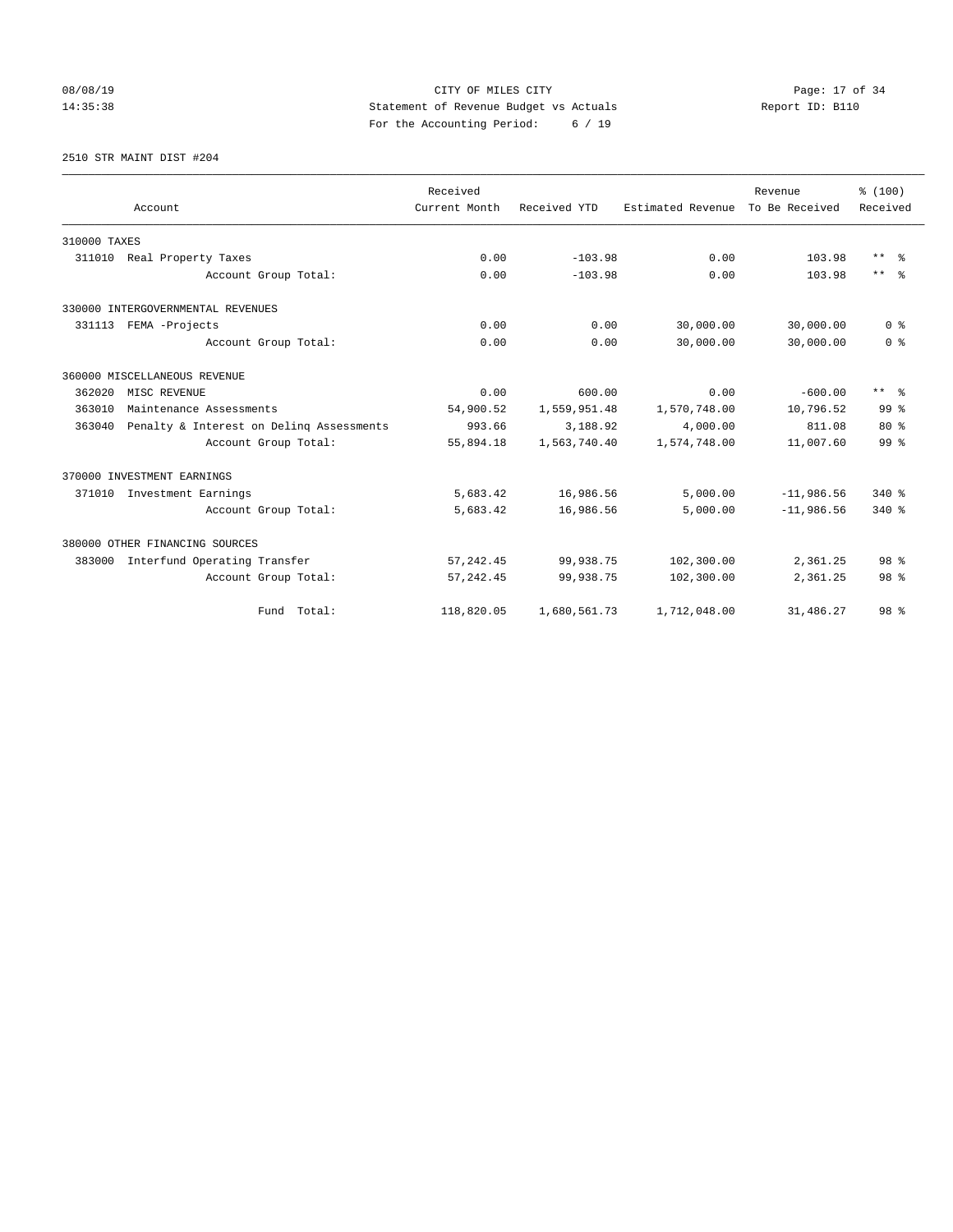# 08/08/19 Page: 18 of 34 14:35:38 Statement of Revenue Budget vs Actuals Report ID: B110 For the Accounting Period: 6 / 19

2520 STR MAINT DIST #205

|        |                                          | Received      |              |                   | Revenue        | % (100)                 |
|--------|------------------------------------------|---------------|--------------|-------------------|----------------|-------------------------|
|        | Account                                  | Current Month | Received YTD | Estimated Revenue | To Be Received | Received                |
|        | 330000 INTERGOVERNMENTAL REVENUES        |               |              |                   |                |                         |
| 331113 | FEMA -Projects                           | 0.00          | 0.00         | 7,500.00          | 7,500.00       | 0 <sup>8</sup>          |
|        | Account Group Total:                     | 0.00          | 0.00         | 7,500.00          | 7,500.00       | 0 <sup>8</sup>          |
|        | 360000 MISCELLANEOUS REVENUE             |               |              |                   |                |                         |
| 362020 | MISC REVENUE                             | 0.00          | 150.00       | 0.00              | $-150.00$      | $***$ $=$ $\frac{6}{5}$ |
| 363010 | Maintenance Assessments                  | 8,853.97      | 251,965.27   | 255,571.00        | 3,605.73       | 99 <sup>8</sup>         |
| 363040 | Penalty & Interest on Deling Assessments | 135.57        | 892.75       | 1,000.00          | 107.25         | 89 %                    |
|        | Account Group Total:                     | 8,989.54      | 253,008.02   | 256,571.00        | 3,562.98       | 99 <sup>8</sup>         |
|        | 370000 INVESTMENT EARNINGS               |               |              |                   |                |                         |
| 371010 | Investment Earnings                      | 1,729.06      | 6,026.23     | 400.00            | $-5,626.23$    | $***$ $%$               |
|        | Account Group Total:                     | 1,729.06      | 6,026.23     | 400.00            | $-5,626.23$    | $***$ %                 |
|        | 380000 OTHER FINANCING SOURCES           |               |              |                   |                |                         |
| 383000 | Interfund Operating Transfer             | 46,333.60     | 89,029.90    | 91,062.00         | 2,032.10       | 98 <sup>8</sup>         |
|        | Account Group Total:                     | 46,333.60     | 89,029.90    | 91,062.00         | 2,032.10       | 98 <sup>8</sup>         |
|        | Fund Total:                              | 57,052.20     | 348,064.15   | 355,533.00        | 7,468.85       | 98 <sup>8</sup>         |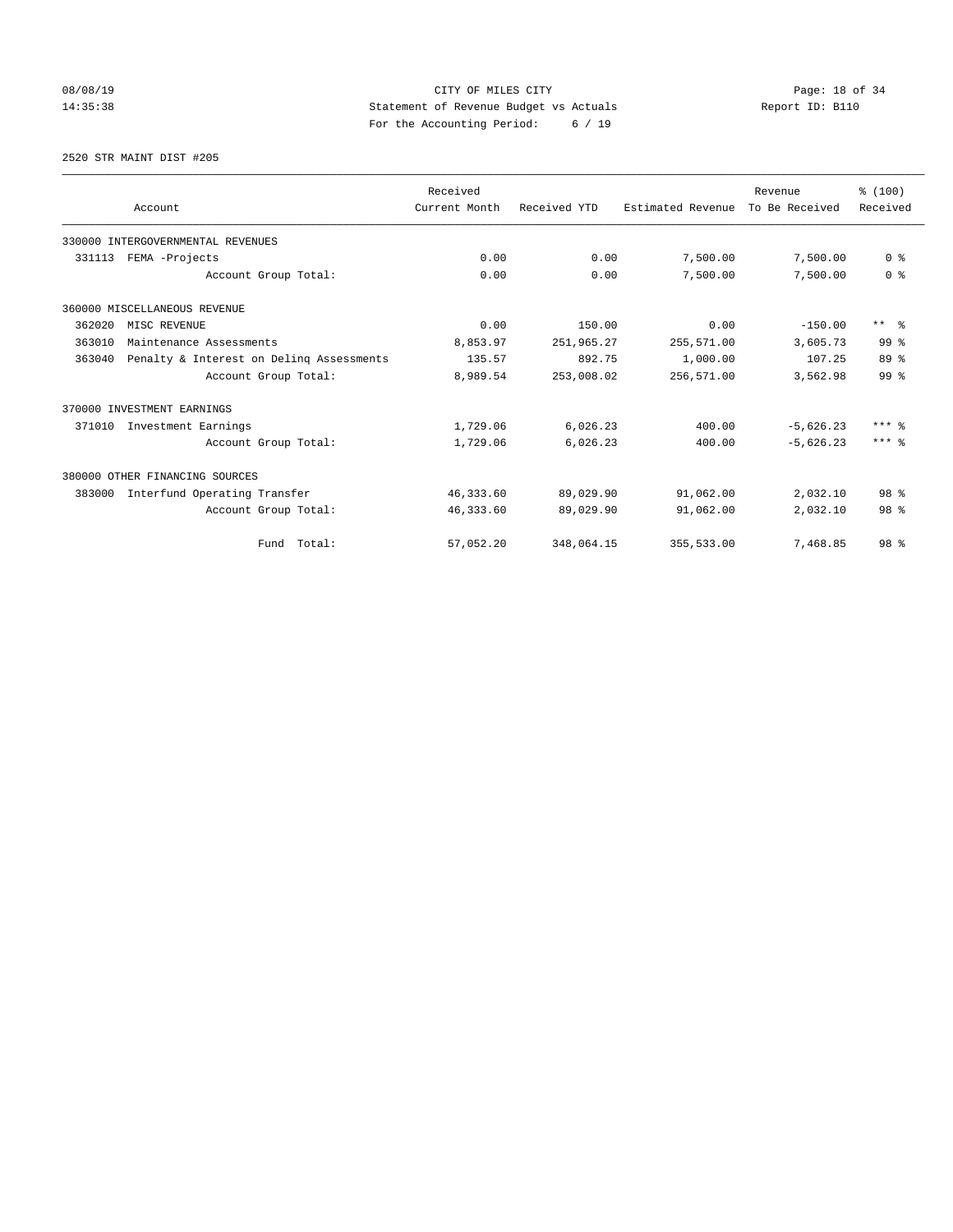# 08/08/19 Page: 19 of 34 14:35:38 Statement of Revenue Budget vs Actuals Report ID: B110 For the Accounting Period: 6 / 19

#### 2540 STR MAINT DIST#207-(MILESTOWN ESTATES)

| Account                      |                                          | Received<br>Current Month | Received YTD | Estimated Revenue | Revenue<br>To Be Received | % (100)<br>Received |
|------------------------------|------------------------------------------|---------------------------|--------------|-------------------|---------------------------|---------------------|
| 360000 MISCELLANEOUS REVENUE |                                          |                           |              |                   |                           |                     |
| 363010                       | Maintenance Assessments                  | 430.54                    | 4,983.81     | 4,859.00          | $-124.81$                 | $103$ $%$           |
| 363040                       | Penalty & Interest on Deling Assessments | 6.59                      | 14.24        | 0.00              | $-14.24$                  | $***$ $\approx$     |
|                              | Account Group Total:                     | 437.13                    | 4,998.05     | 4,859.00          | $-139.05$                 | $103$ $%$           |
| 370000 INVESTMENT EARNINGS   |                                          |                           |              |                   |                           |                     |
| 371010                       | Investment Earnings                      | 26.65                     | 106.08       | 20.00             | $-86.08$                  | $530*$              |
|                              | Account Group Total:                     | 26.65                     | 106.08       | 20.00             | $-86.08$                  | $530*$              |
|                              | Total:<br>Fund                           | 463.78                    | 5,104.13     | 4,879.00          | $-225.13$                 | $105$ %             |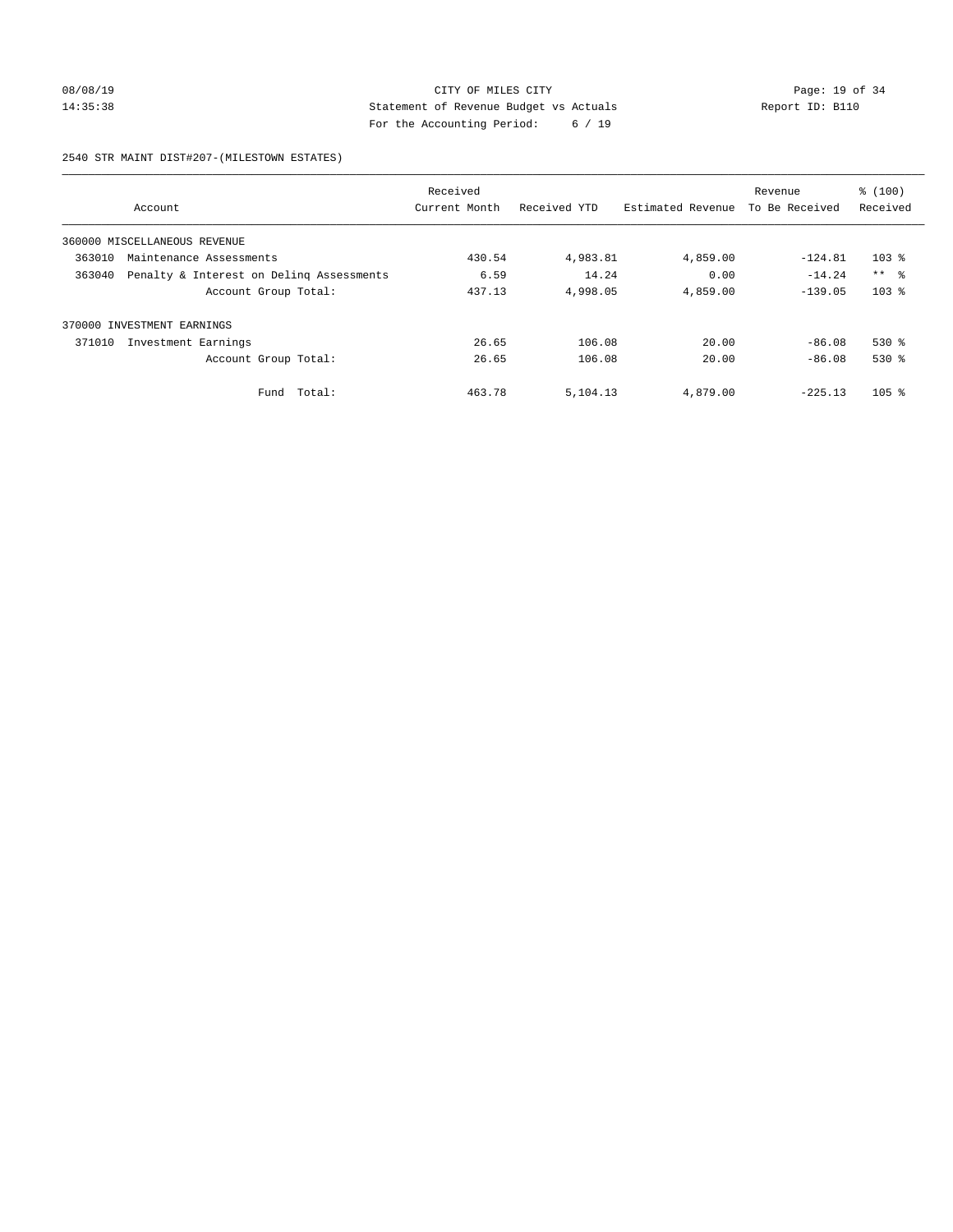# 08/08/19 Page: 20 of 34 14:35:38 Statement of Revenue Budget vs Actuals Report ID: B110 For the Accounting Period: 6 / 19

#### 2701 Fire Grants

| Account                                | Received<br>Current Month | Received YTD | Estimated Revenue | Revenue<br>To Be Received | % (100)<br>Received |
|----------------------------------------|---------------------------|--------------|-------------------|---------------------------|---------------------|
| 330000 INTERGOVERNMENTAL REVENUES      |                           |              |                   |                           |                     |
| 331113<br>FEMA -Projects               | 0.00                      | 0.00         | 358,273.00        | 358,273.00                | 0 <sup>8</sup>      |
| Account Group Total:                   | 0.00                      | 0.00         | 358,273.00        | 358,273.00                | 0 <sup>8</sup>      |
| 340000 Charges for Services            |                           |              |                   |                           |                     |
| 342025<br>Fire Dept Equip Rental/Labor | 0.00                      | 250.00       | 0.00              | $-250.00$                 | $***$ $=$           |
| Account Group Total:                   | 0.00                      | 250.00       | 0.00              | $-250.00$                 | $***$ $\approx$     |
| 360000 MISCELLANEOUS REVENUE           |                           |              |                   |                           |                     |
| 365040<br>DONATIONS-FIRE/AMB           | 350.00                    | 350.00       | 300.00            | $-50.00$                  | $117*$              |
| Sale of Junk or Salvage<br>367000      | $-750.00$                 | 3,400.00     | 10,000.00         | 6,600.00                  | 34.8                |
| Account Group Total:                   | $-400.00$                 | 3,750.00     | 10,300.00         | 6,550.00                  | 36 <sup>8</sup>     |
| 380000 OTHER FINANCING SOURCES         |                           |              |                   |                           |                     |
| Sale of Fixed Assets<br>382010         | 750.00                    | 750.00       | 0.00              | $-750.00$                 | $***$ $=$           |
| Account Group Total:                   | 750.00                    | 750.00       | 0.00              | $-750.00$                 | $***$ $ -$          |
| Fund Total:                            | 350.00                    | 4,750.00     | 368,573.00        | 363,823.00                | 1 <sup>8</sup>      |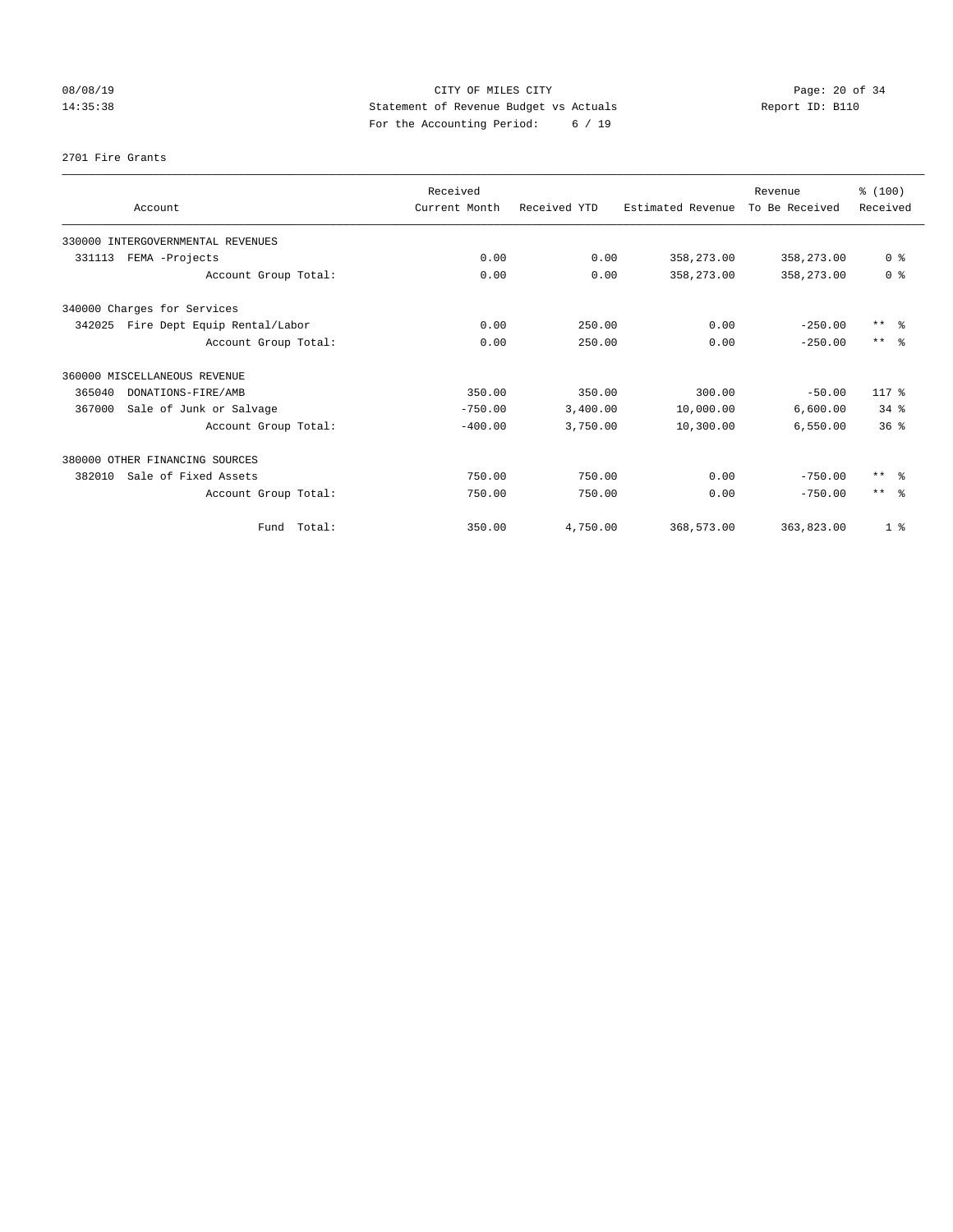# 08/08/19 Page: 21 of 34 14:35:38 Statement of Revenue Budget vs Actuals Report ID: B110 For the Accounting Period: 6 / 19

2820 GAS TAX

| Account                              | Received<br>Current Month | Received YTD | Estimated Revenue | Revenue<br>To Be Received | $\frac{100}{3}$<br>Received |
|--------------------------------------|---------------------------|--------------|-------------------|---------------------------|-----------------------------|
| 330000 INTERGOVERNMENTAL REVENUES    |                           |              |                   |                           |                             |
| Gasoline Tax Apportionment<br>335040 | 14,552.95                 | 174,635.18   | 174,635.00        | $-0.18$                   | $100*$                      |
| Account Group Total:                 | 14,552.95                 | 174,635.18   | 174,635.00        | $-0.18$                   | $100*$                      |
| Fund Total:                          | 14,552.95                 | 174,635.18   | 174,635.00        | $-0.18$                   | $100*$                      |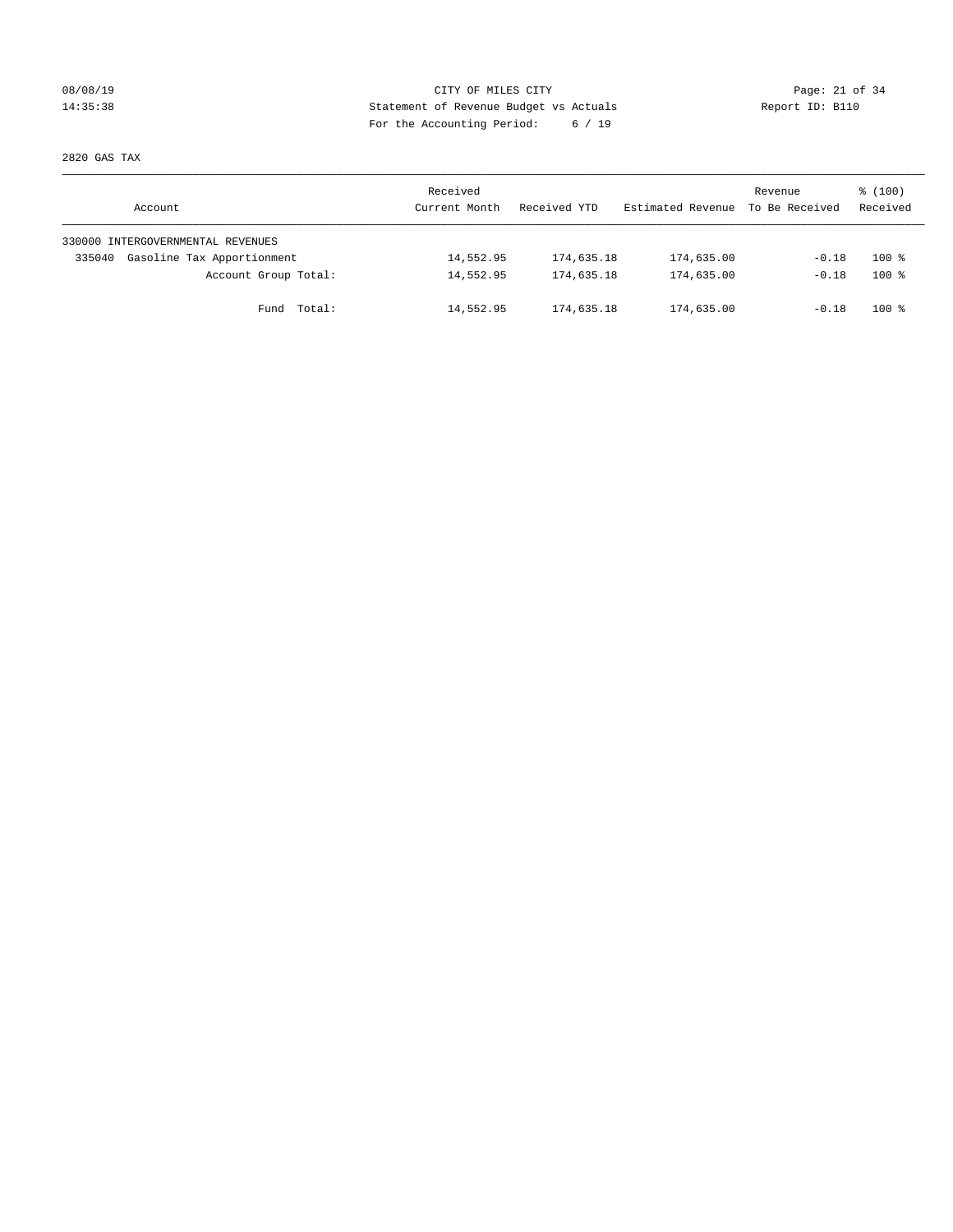# 08/08/19 Page: 22 of 34 14:35:38 Statement of Revenue Budget vs Actuals Report ID: B110 For the Accounting Period: 6 / 19

2821 HB473- Fuel Tax

|                                        | Received      |              |                   | Revenue        | % (100)  |
|----------------------------------------|---------------|--------------|-------------------|----------------|----------|
| Account                                | Current Month | Received YTD | Estimated Revenue | To Be Received | Received |
| 330000 INTERGOVERNMENTAL REVENUES      |               |              |                   |                |          |
| 335041<br>HB473                        | 0.00          | 138,752.00   | 138,752.00        | 0.00           | $100*$   |
| Account Group Total:                   | 0.00          | 138,752.00   | 138,752.00        | 0.00           | $100*$   |
| 380000 OTHER FINANCING SOURCES         |               |              |                   |                |          |
| Interfund Operating Transfer<br>383000 | 6,938.00      | 6,938.00     | 6,938.00          | 0.00           | $100*$   |
| Account Group Total:                   | 6,938.00      | 6,938.00     | 6,938.00          | 0.00           | $100*$   |
| Total:<br>Fund                         | 6,938.00      | 145,690.00   | 145,690.00        | 0.00           | $100*$   |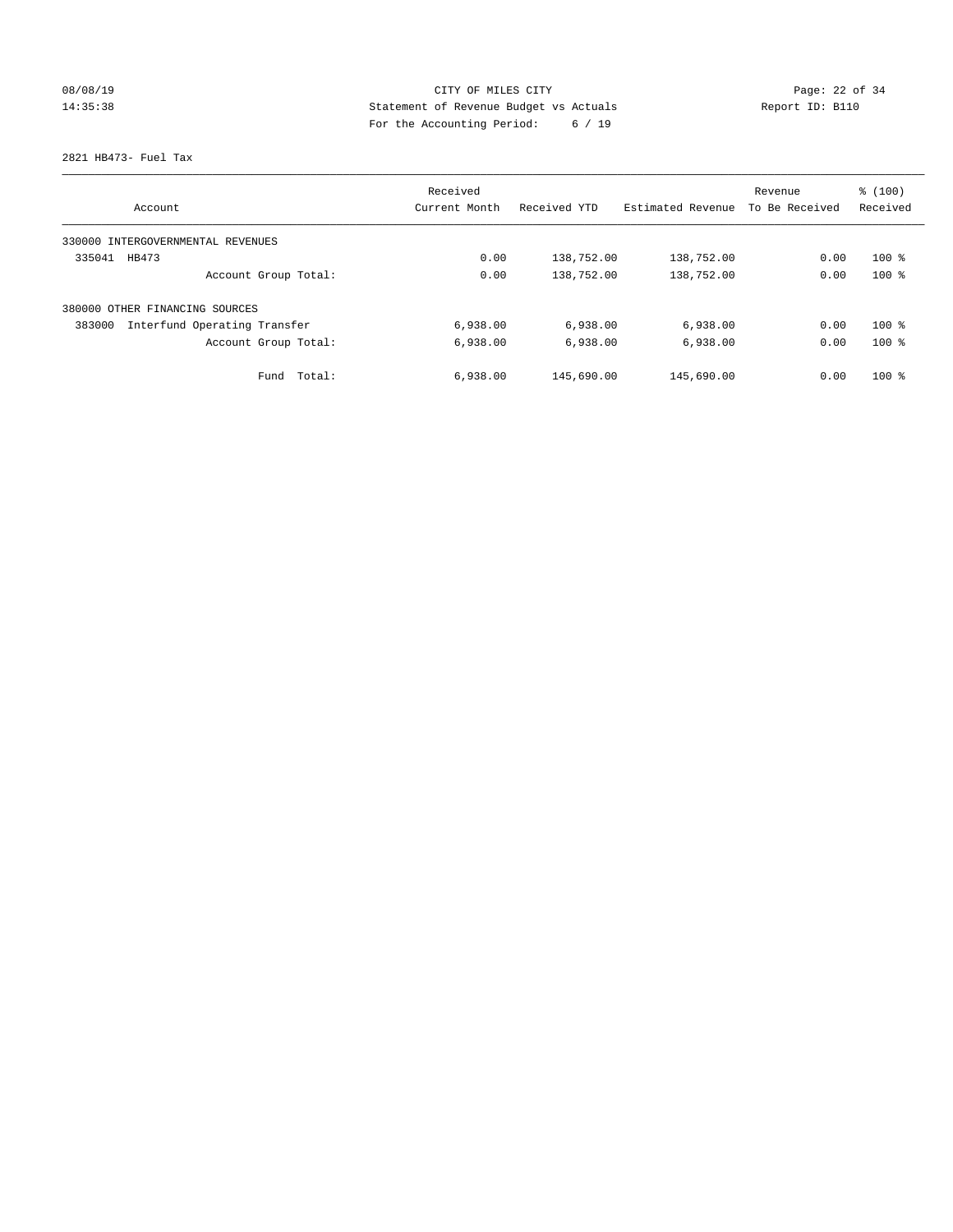# 08/08/19 Page: 23 of 34 14:35:38 Statement of Revenue Budget vs Actuals Report ID: B110 For the Accounting Period: 6 / 19

2850 911 EMERGENCY

|        | Account                           |        | Received<br>Current Month | Received YTD | Estimated Revenue | Revenue<br>To Be Received | % (100)<br>Received |
|--------|-----------------------------------|--------|---------------------------|--------------|-------------------|---------------------------|---------------------|
|        | 330000 INTERGOVERNMENTAL REVENUES |        |                           |              |                   |                           |                     |
| 335080 | Basic 911 Funds                   |        | 0.00                      | 131,948.84   | 63,000.00         | $-68,948.84$              | $209$ $%$           |
| 335081 | Enhanced 911 Funds                |        | 0.00                      | 62,931.62    | 63,000.00         | 68.38                     | $100*$              |
| 335082 | 911 - WIRELESS FUNDS              |        | 0.00                      | 38, 197.63   | 75,000.00         | 36,802.37                 | $51$ %              |
|        | Account Group Total:              |        | 0.00                      | 233,078.09   | 201,000.00        | $-32.078.09$              | $116$ %             |
|        | 370000 INVESTMENT EARNINGS        |        |                           |              |                   |                           |                     |
| 371010 | Investment Earnings               |        | 2,664.22                  | 9,201.00     | 200.00            | $-9.001.00$               | $***$ $%$           |
|        | Account Group Total:              |        | 2,664.22                  | 9,201.00     | 200.00            | $-9.001.00$               | $***$ 2             |
|        | Fund                              | Total: | 2,664.22                  | 242, 279.09  | 201,200.00        | $-41,079.09$              | $120$ $%$           |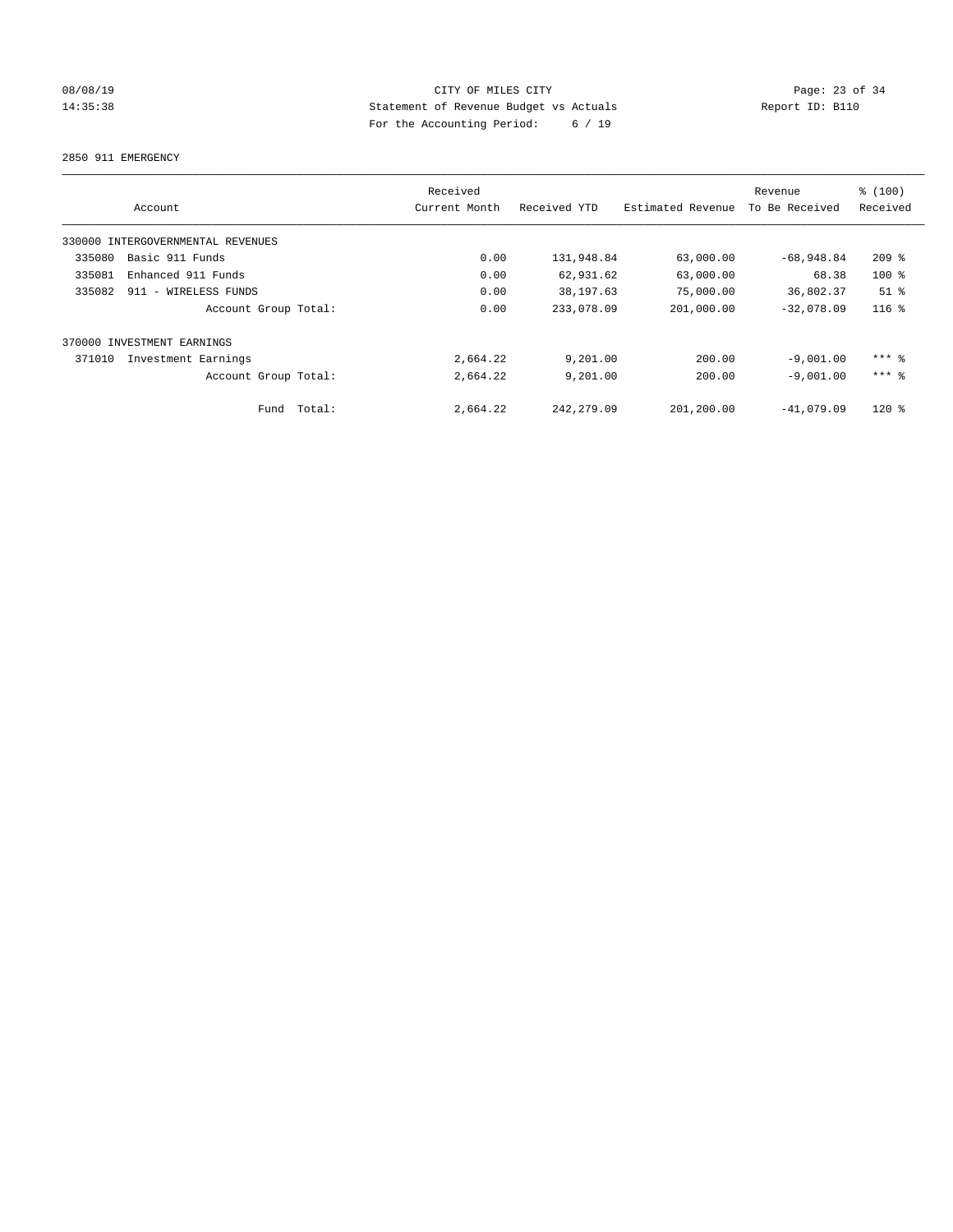# 08/08/19 Page: 24 of 34 14:35:38 Statement of Revenue Budget vs Actuals Report ID: B110 For the Accounting Period: 6 / 19

2880 LIBRARY GRANTS

| Account                                     | Received<br>Current Month | Received YTD | Estimated Revenue | Revenue<br>To Be Received | % (100)<br>Received     |
|---------------------------------------------|---------------------------|--------------|-------------------|---------------------------|-------------------------|
| 330000 INTERGOVERNMENTAL REVENUES           |                           |              |                   |                           |                         |
| HB#193-Interlibrary Loan Reimb<br>334101    | 0.00                      | 0.00         | 5,000.00          | 5,000.00                  | 0 <sup>8</sup>          |
| Sagebrush Fed/Coal Sev Tax<br>334105        | 0.00                      | 5,026.98     | 4,610.00          | $-416.98$                 | 109 <sub>8</sub>        |
| Account Group Total:                        | 0.00                      | 5,026.98     | 9,610.00          | 4,583.02                  | $52$ $%$                |
| 340000 Charges for Services                 |                           |              |                   |                           |                         |
| 346073<br>One Time Endowments               | $-3,500.00$               | 0.00         | 0.00              | 0.00                      | $***$ $\frac{6}{5}$     |
| Account Group Total:                        | $-3,500.00$               | 0.00         | 0.00              | 0.00                      | $***$ $=$ $\frac{6}{5}$ |
| 360000 MISCELLANEOUS REVENUE                |                           |              |                   |                           |                         |
| Donation-Library Board of Trustee<br>365035 | $-84,050.97$              | 0.00         | 0.00              | 0.00                      | $***$ $=$               |
| Account Group Total:                        | $-84,050.97$              | 0.00         | 0.00              | 0.00                      | $***$ $\approx$         |
| 380000 OTHER FINANCING SOURCES              |                           |              |                   |                           |                         |
| 383000<br>Interfund Operating Transfer      | 87,550.97                 | 87,550.97    | 0.00              | $-87,550.97$              | $***$ $=$               |
| Account Group Total:                        | 87,550.97                 | 87,550.97    | 0.00              | $-87.550.97$              | $***$ $\approx$         |
| Fund Total:                                 | 0.00                      | 92,577.95    | 9,610.00          | $-82,967.95$              | $963$ $%$               |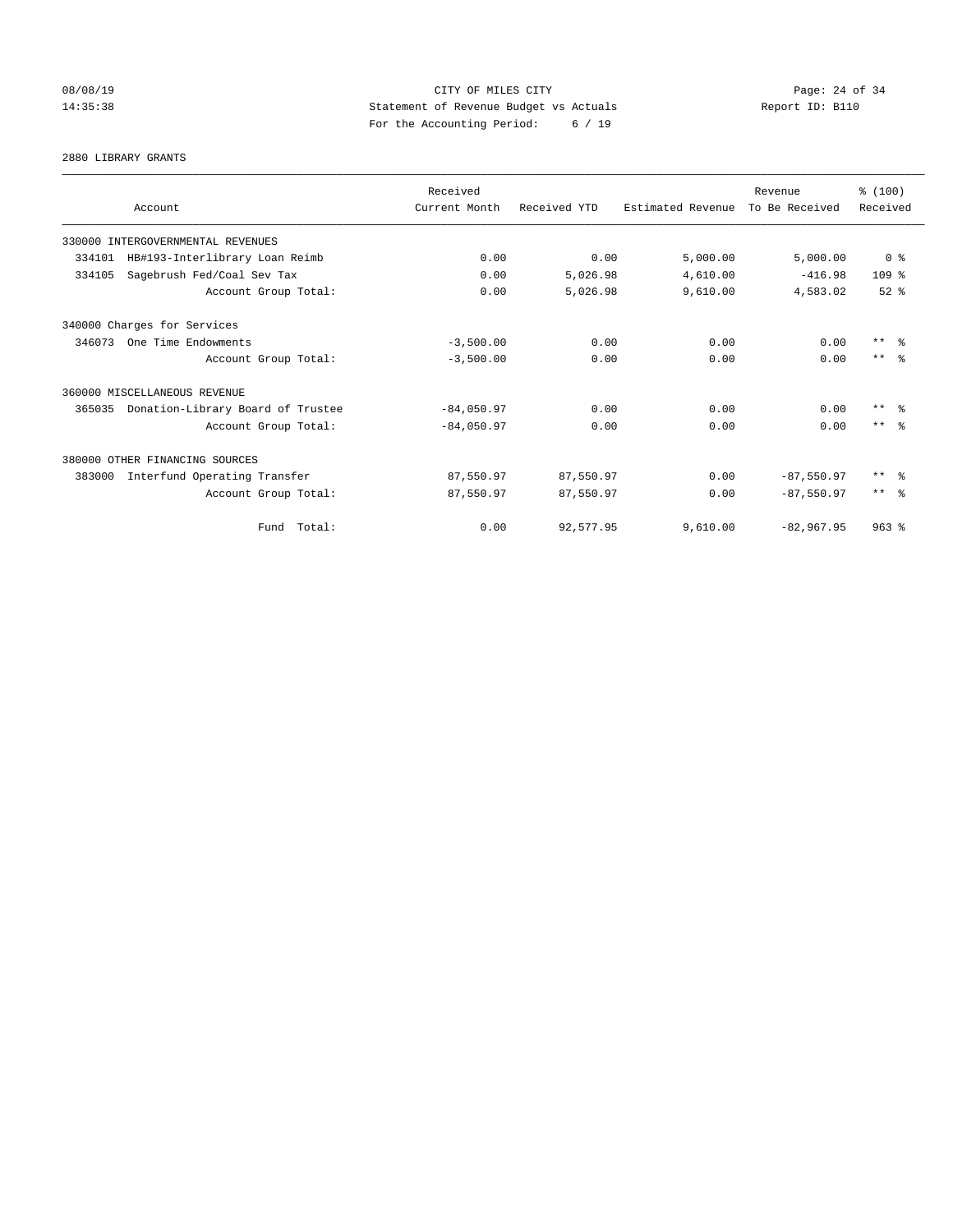# 08/08/19 Page: 25 of 34 14:35:38 Statement of Revenue Budget vs Actuals Report ID: B110 For the Accounting Period: 6 / 19

2935 Historic Preservation

| Account                                | Received<br>Current Month | Received YTD | Estimated Revenue | Revenue<br>To Be Received | % (100)<br>Received |
|----------------------------------------|---------------------------|--------------|-------------------|---------------------------|---------------------|
| 330000 INTERGOVERNMENTAL REVENUES      |                           |              |                   |                           |                     |
| 334000<br>State Grants                 | 0.00                      | 5,500.00     | 5,500.00          | 0.00                      | $100*$              |
| Account Group Total:                   | 0.00                      | 5,500.00     | 5,500.00          | 0.00                      | $100*$              |
| 340000 Charges for Services            |                           |              |                   |                           |                     |
| 346080<br>Preservation Service Fees    | 0.00                      | 0.00         | 1,200.00          | 1,200.00                  | 0 <sup>8</sup>      |
| Account Group Total:                   | 0.00                      | 0.00         | 1,200.00          | 1,200.00                  | 0 <sup>8</sup>      |
| 360000 MISCELLANEOUS REVENUE           |                           |              |                   |                           |                     |
| Contributions and Donations<br>365000  | 0.00                      | 0.00         | 1,000.00          | 1,000.00                  | 0 <sup>8</sup>      |
| Account Group Total:                   | 0.00                      | 0.00         | 1,000.00          | 1,000.00                  | 0 <sup>8</sup>      |
| 380000 OTHER FINANCING SOURCES         |                           |              |                   |                           |                     |
| Interfund Operating Transfer<br>383000 | 0.00                      | 2,200.00     | 2,200.00          | 0.00                      | $100*$              |
| Account Group Total:                   | 0.00                      | 2,200.00     | 2,200.00          | 0.00                      | $100*$              |
| Fund Total:                            | 0.00                      | 7,700.00     | 9,900.00          | 2,200.00                  | 78 %                |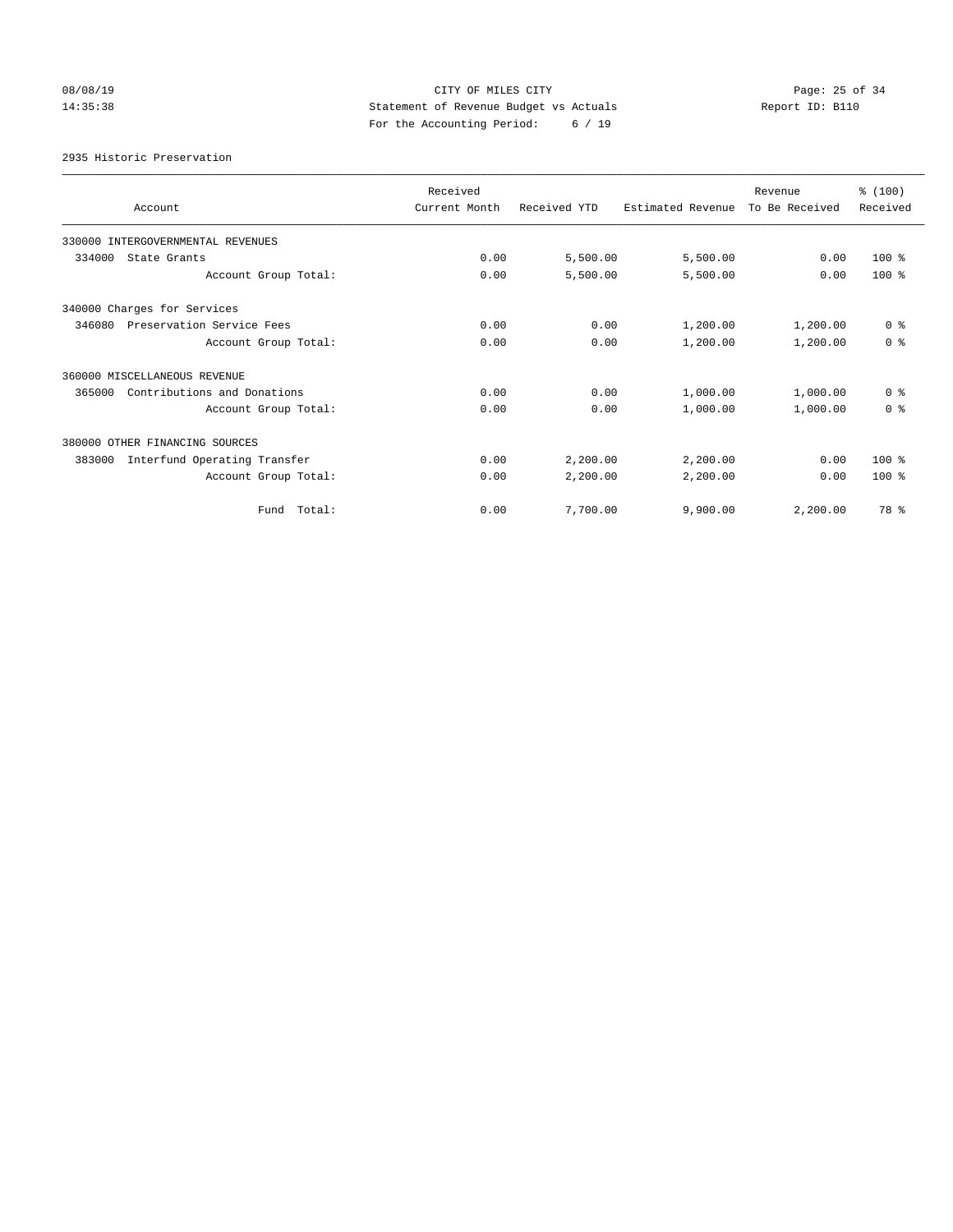# 08/08/19 Page: 26 of 34 14:35:38 Statement of Revenue Budget vs Actuals Report ID: B110 For the Accounting Period: 6 / 19

2985 RETIRED SENIOR VOLUNTEER PROG (RSVP)

|        | Account                           |             | Received<br>Current Month | Received YTD | Estimated Revenue | Revenue<br>To Be Received | \$(100)<br>Received |
|--------|-----------------------------------|-------------|---------------------------|--------------|-------------------|---------------------------|---------------------|
|        | 330000 INTERGOVERNMENTAL REVENUES |             |                           |              |                   |                           |                     |
| 331165 | RSVP FEDERAL GRANTS               |             | 14,702.79                 | 79,412.00    | 78,912.00         | $-500.00$                 | $101$ %             |
|        | Account Group Total:              |             | 14,702.79                 | 79,412.00    | 78,912.00         | $-500.00$                 | $101$ %             |
|        | 360000 MISCELLANEOUS REVENUE      |             |                           |              |                   |                           |                     |
| 362020 | MISC REVENUE                      |             | 3,000.00                  | 17,344.93    | 16,900.00         | $-444.93$                 | $103$ %             |
| 362023 | RSVP- Excess/Fund RAISING         |             | 0.00                      | 0.00         | 700.00            | 700.00                    | 0 <sup>8</sup>      |
|        | Account Group Total:              |             | 3,000.00                  | 17,344.93    | 17,600.00         | 255.07                    | 99 <sup>°</sup>     |
|        | 370000 INVESTMENT EARNINGS        |             |                           |              |                   |                           |                     |
| 371010 | Investment Earnings               |             | 63.09                     | 290.04       | 0.00              | $-290.04$                 | $***$ $ -$          |
|        | Account Group Total:              |             | 63.09                     | 290.04       | 0.00              | $-290.04$                 | $***$ $ -$          |
|        |                                   | Fund Total: | 17,765.88                 | 97,046.97    | 96,512.00         | $-534.97$                 | $101$ %             |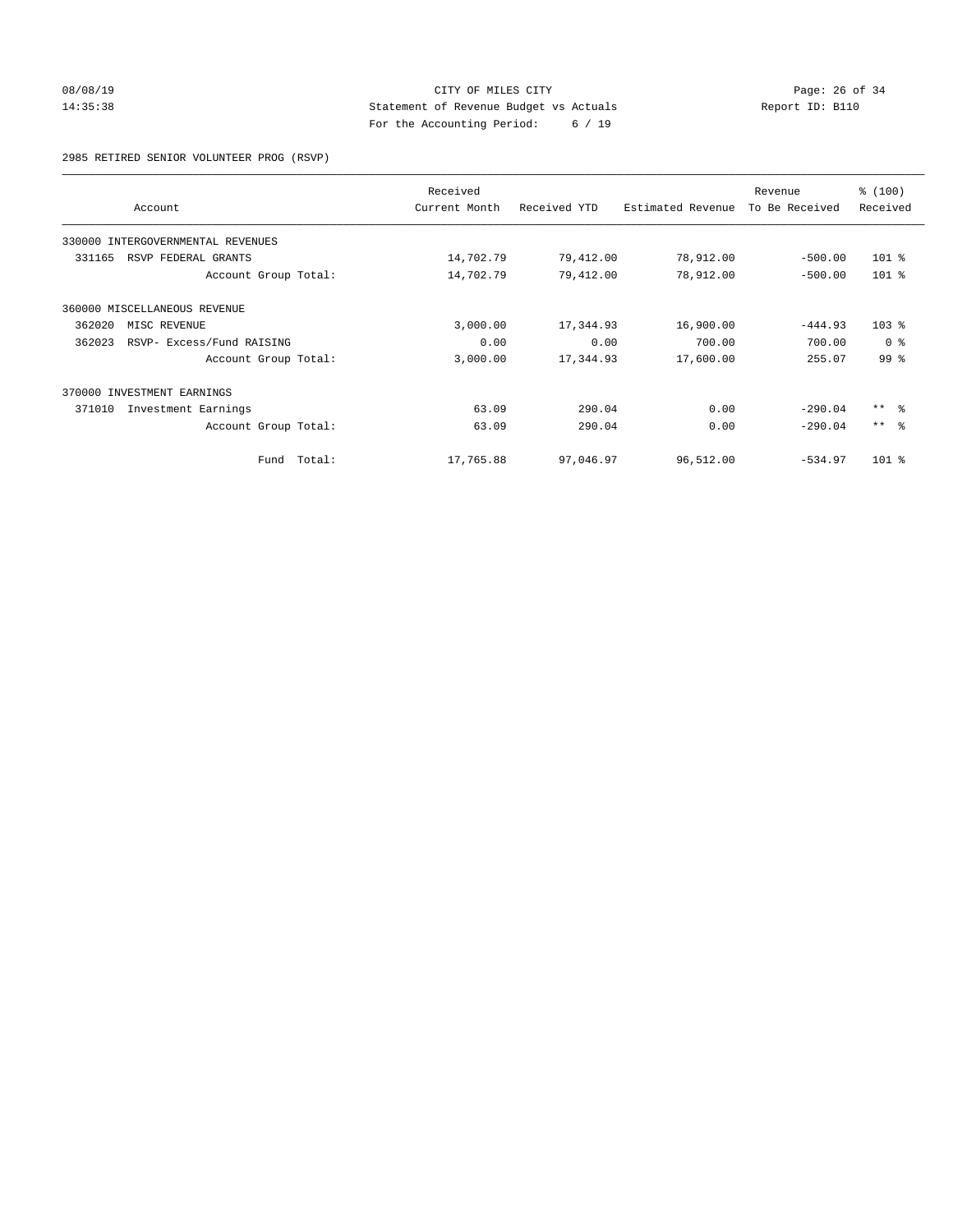# 08/08/19 Page: 27 of 34 14:35:38 Statement of Revenue Budget vs Actuals Report ID: B110 For the Accounting Period: 6 / 19

3670 SID 211

| Account                                           | Received<br>Current Month | Received YTD | Estimated Revenue | Revenue<br>To Be Received | $\frac{100}{3}$<br>Received |
|---------------------------------------------------|---------------------------|--------------|-------------------|---------------------------|-----------------------------|
| 360000 MISCELLANEOUS REVENUE                      |                           |              |                   |                           |                             |
| Bond Principal and Interest Assessments<br>363020 | 0.00                      | 3,790.06     | 5,319.00          | 1,528.94                  | 71 %                        |
| Account Group Total:                              | 0.00                      | 3,790.06     | 5,319.00          | 1,528.94                  | 71 %                        |
| Total:<br>Fund                                    | 0.00                      | 3,790.06     | 5,319.00          | 1,528.94                  | 71 %                        |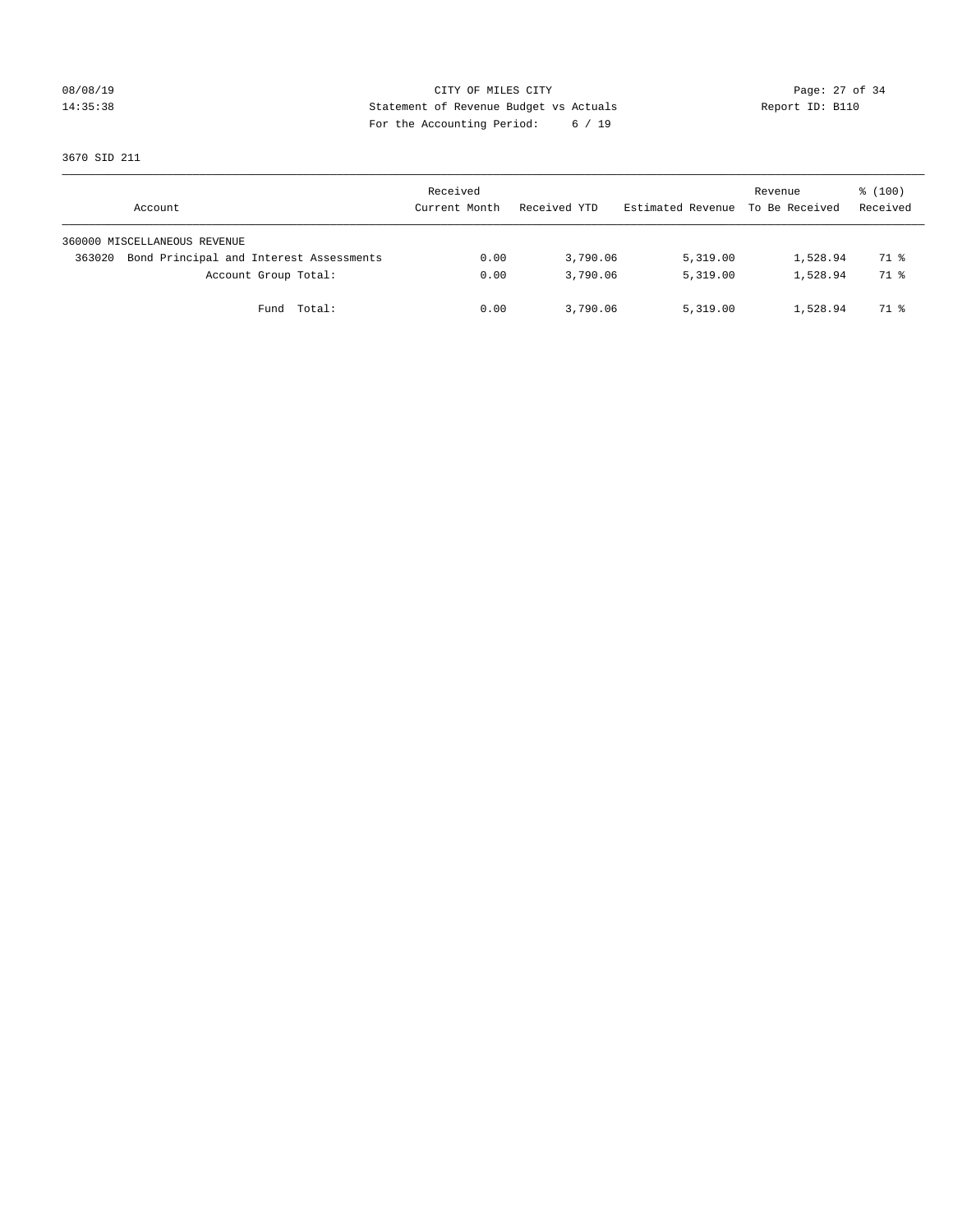# 08/08/19 Page: 28 of 34 14:35:38 Statement of Revenue Budget vs Actuals Report ID: B110 For the Accounting Period: 6 / 19

4000 General Fund Capitol Improvement Fund

|        | Account                               | Received<br>Current Month | Received YTD | Estimated Revenue | Revenue<br>To Be Received | \$(100)<br>Received |
|--------|---------------------------------------|---------------------------|--------------|-------------------|---------------------------|---------------------|
|        |                                       |                           |              |                   |                           |                     |
|        | 370000 INVESTMENT EARNINGS            |                           |              |                   |                           |                     |
| 371010 | Investment Earnings                   | 0.00                      | 1,456.65     | 800.00            | $-656.65$                 | 182 %               |
|        | Account Group Total:                  | 0.00                      | 1,456.65     | 800.00            | $-656.65$                 | 182 %               |
|        | 380000 OTHER FINANCING SOURCES        |                           |              |                   |                           |                     |
| 382020 | Compensation for Loss of Fixed Assets | 112, 211.23               | 112, 211.23  | 0.00              | $-112, 211.23$            | ** %                |
| 383000 | Interfund Operating Transfer          | 19,099.00                 | 19,099.00    | 54,951.62         | 35,852.62                 | 35 <sup>8</sup>     |
|        | Account Group Total:                  | 131, 310.23               | 131,310.23   | 54,951.62         | $-76, 358.61$             | $239$ $%$           |
|        | Fund Total:                           | 131,310.23                | 132,766.88   | 55,751.62         | $-77.015.26$              | $238$ $%$           |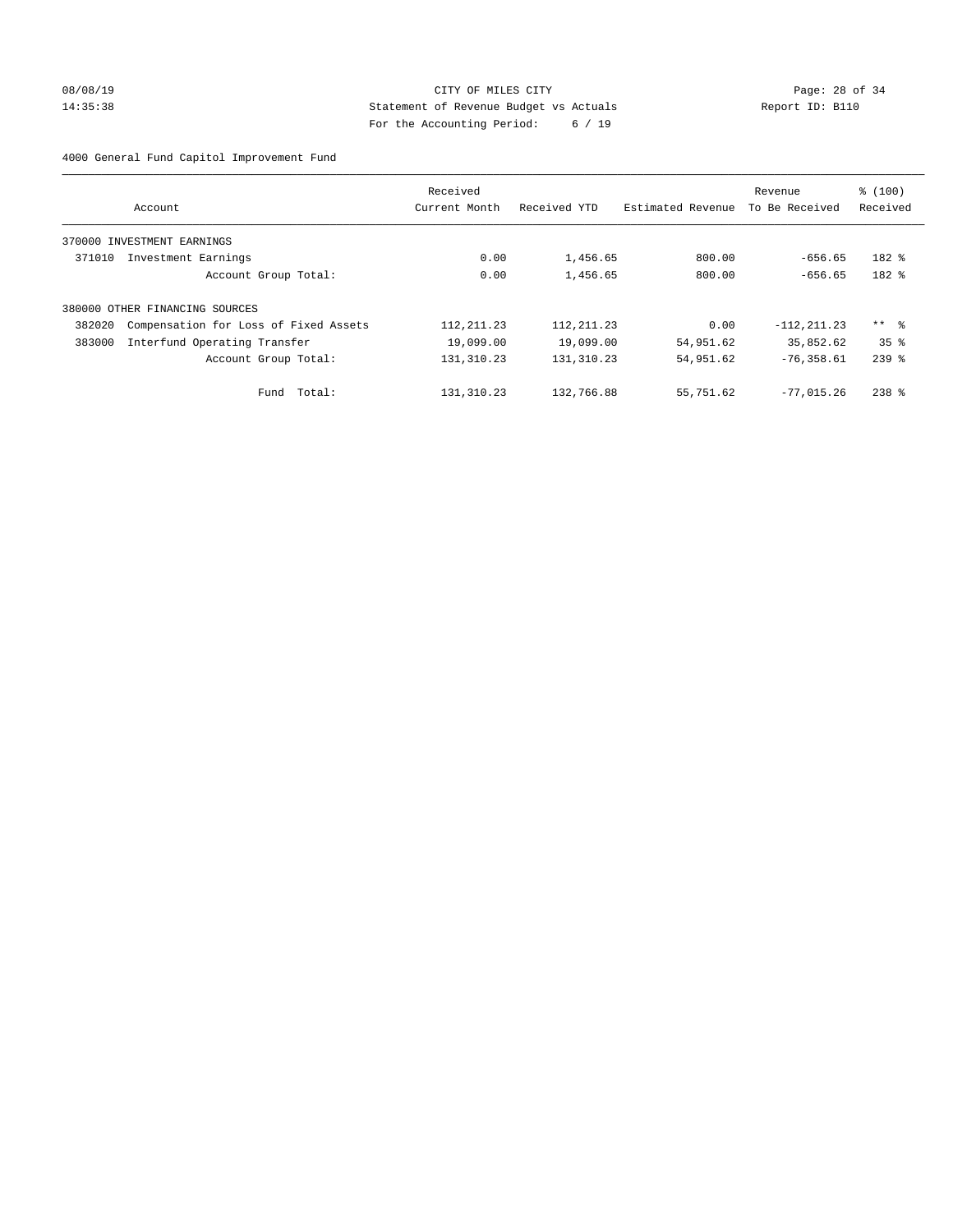08/08/19 Page: 29 of 34 14:35:38 Statement of Revenue Budget vs Actuals Report ID: B110 For the Accounting Period: 6 / 19

4060 CAPITAL IMPROV-PUBLIC WORKS

|        |                                     | Received      |              |                                  | Revenue      | % (100)                 |
|--------|-------------------------------------|---------------|--------------|----------------------------------|--------------|-------------------------|
|        | Account                             | Current Month | Received YTD | Estimated Revenue To Be Received |              | Received                |
|        | 320000 LICENSES AND PERMITS         |               |              |                                  |              |                         |
| 323040 | Other Miscellaneous Permits         | 0.00          | 4,350.00     | 3,000.00                         | $-1, 350.00$ | $145$ $%$               |
|        | Account Group Total:                | 0.00          | 4,350.00     | 3,000.00                         | $-1, 350.00$ | 145 %                   |
|        | 340000 Charges for Services         |               |              |                                  |              |                         |
| 343012 | Street & Roadway Labor/Equip Rental | 0.00          | 1,000.00     | 0.00                             | $-1,000.00$  | ** %                    |
| 343014 | Street Cleaning                     | 10,800.00     | 10,800.00    | 8,490.00                         | $-2,310.00$  | $127$ $%$               |
| 343016 | Prkg Vio/Off Str-Impnd Fees         | 0.00          | 0.00         | 500.00                           | 500.00       | 0 <sup>8</sup>          |
| 343018 | Sale of Street & Roadway Materials  | 0.00          | 335.00       | 1,000.00                         | 665.00       | $34$ $%$                |
|        | Account Group Total:                | 10,800.00     | 12,135.00    | 9,990.00                         | $-2, 145.00$ | $121$ %                 |
|        | 360000 MISCELLANEOUS REVENUE        |               |              |                                  |              |                         |
| 362020 | MISC REVENUE                        | 14.87         | 14.87        | 0.00                             | $-14.87$     | $\star\star$<br>- 옹     |
| 367000 | Sale of Junk or Salvage             | 2.53          | 2.53         | 0.00                             | $-2.53$      | $***$<br>- 옹            |
|        | Account Group Total:                | 17.40         | 17.40        | 0.00                             | $-17.40$     | $***$ $=$ $\frac{6}{5}$ |
|        | 370000 INVESTMENT EARNINGS          |               |              |                                  |              |                         |
|        | 371010 Investment Earnings          | 3,705.25      | 14,058.16    | 2,500.00                         | $-11,558.16$ | $562$ $%$               |
|        | Account Group Total:                | 3,705.25      | 14,058.16    | 2,500.00                         | $-11,558.16$ | $562$ $%$               |
|        | 380000 OTHER FINANCING SOURCES      |               |              |                                  |              |                         |
| 383000 | Interfund Operating Transfer        | 0.00          | 275,000.00   | 275,000.00                       | 0.00         | $100*$                  |
|        | Account Group Total:                | 0.00          | 275,000.00   | 275,000.00                       | 0.00         | $100*$                  |
|        | Fund Total:                         | 14,522.65     | 305,560.56   | 290,490.00                       | $-15,070.56$ | 105 <sub>8</sub>        |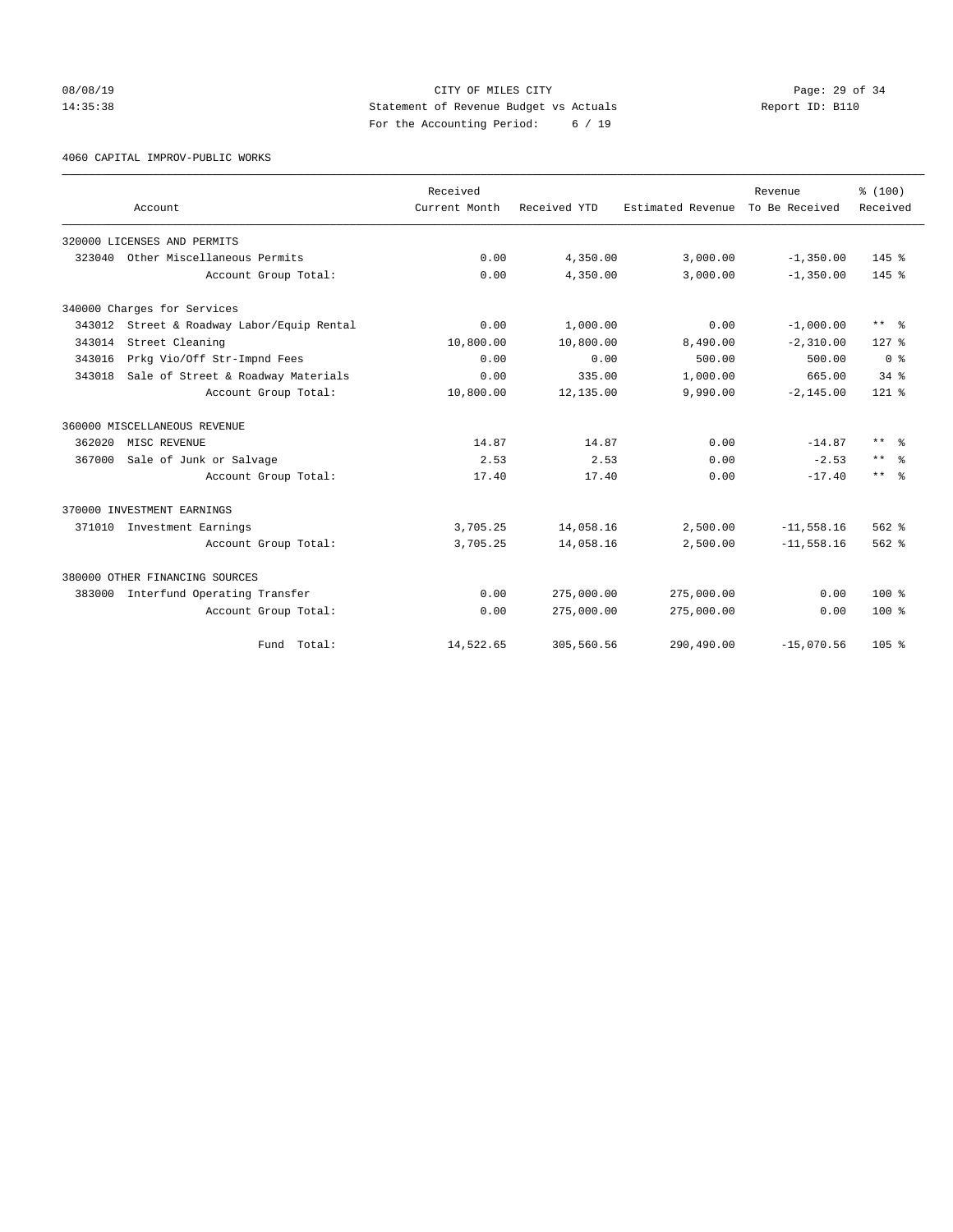# 08/08/19 Page: 30 of 34 14:35:38 Statement of Revenue Budget vs Actuals Report ID: B110 For the Accounting Period: 6 / 19

# 5210 WATER UTILITY

|        | Account                              | Received<br>Current Month | Received YTD | Estimated Revenue | Revenue<br>To Be Received | % (100)<br>Received     |
|--------|--------------------------------------|---------------------------|--------------|-------------------|---------------------------|-------------------------|
|        | 330000 INTERGOVERNMENTAL REVENUES    |                           |              |                   |                           |                         |
| 336020 | State aid-GASB68                     | 12,286.00                 | 12,286.00    | 0.00              | $-12, 286.00$             | ** %                    |
|        | Account Group Total:                 | 12,286.00                 | 12,286.00    | 0.00              | $-12, 286, 00$            | $***$ $=$ $\frac{6}{5}$ |
|        | 340000 Charges for Services          |                           |              |                   |                           |                         |
| 343021 | Metered Water Sales                  | 160,730.21                | 1,972,589.74 | 1,950,000.00      | $-22,589.74$              | $101$ %                 |
| 343022 | Unmetered Water Sales/Chrgoffs       | 32.73                     | 484.34       | 1,000.00          | 515.66                    | $48*$                   |
| 343023 | Bulk Water Sales                     | 1,471.51                  | 9,942.64     | 5,000.00          | $-4,942.64$               | 199 %                   |
| 343025 | Hookup Fee                           | 0.00                      | 3,525.00     | 1,000.00          | $-2,525.00$               | $353$ $%$               |
| 343026 | Water Install/Tap Chrgs/Labor        | 7,260.09                  | 12,402.70    | 7,000.00          | $-5,402.70$               | $177*$                  |
| 343027 | Chg for Wtr Dept. Serv               | 1,400.27                  | 22, 410.48   | 0.00              | $-22,410.48$              | $***$ $-$               |
| 343029 | Curb Stop Replacement Fee            | 3,615.00                  | 43,074.82    | 43,000.00         | $-74.82$                  | $100*$                  |
| 343039 | Custer Co w/s District (Water Study) | 0.00                      | $-7,500.00$  | 0.00              | 7,500.00                  | $***$ $%$               |
|        | Account Group Total:                 | 174,509.81                | 2,056,929.72 | 2,007,000.00      | $-49.929.72$              | $102*$                  |
|        | 370000 INVESTMENT EARNINGS           |                           |              |                   |                           |                         |
|        | 371010 Investment Earnings           | 38,801.75                 | 149,468.70   | 30,000.00         | $-119, 468.70$            | 498 %                   |
|        | Account Group Total:                 | 38,801.75                 | 149,468.70   | 30,000.00         | $-119, 468.70$            | 498 %                   |
|        | 380000 OTHER FINANCING SOURCES       |                           |              |                   |                           |                         |
| 382010 | Sale of Fixed Assets                 | 11,699.00                 | 11,699.00    | 0.00              | $-11,699.00$              | $***$ $=$ $\frac{6}{5}$ |
|        | Account Group Total:                 | 11,699.00                 | 11,699.00    | 0.00              | $-11,699.00$              | $***$ $ -$              |
|        | Fund Total:                          | 237, 296.56               | 2,230,383.42 | 2,037,000.00      | $-193, 383.42$            | 109 <sub>8</sub>        |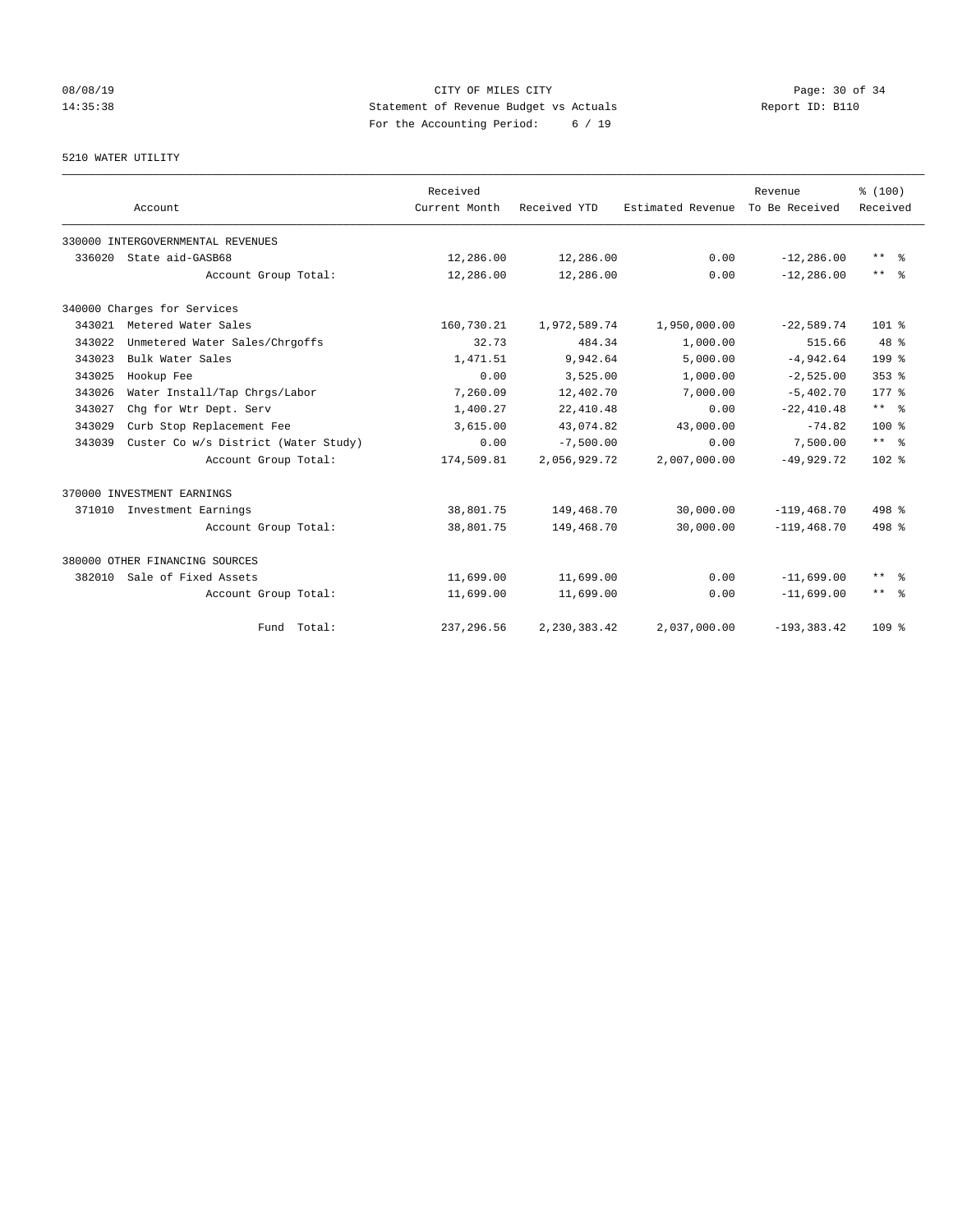# 08/08/19 Page: 31 of 34 14:35:38 Statement of Revenue Budget vs Actuals Report ID: B110 For the Accounting Period: 6 / 19

5310 SEWER UTILITY

|        |                                      | Received      |              |                   | Revenue        | % (100)                 |
|--------|--------------------------------------|---------------|--------------|-------------------|----------------|-------------------------|
|        | Account                              | Current Month | Received YTD | Estimated Revenue | To Be Received | Received                |
|        | 330000 INTERGOVERNMENTAL REVENUES    |               |              |                   |                |                         |
| 336020 | State aid-GASB68                     | 9,924.00      | 9,924.00     | 0.00              | $-9,924.00$    | $\star\star$<br>- 옹     |
|        | Account Group Total:                 | 9,924.00      | 9,924.00     | 0.00              | $-9,924.00$    | $***$<br>ႜ              |
|        | 340000 Charges for Services          |               |              |                   |                |                         |
| 341075 | Serv/Cnty-Interlocal Agmt            | 382.50        | 1,905.00     | 0.00              | $-1,905.00$    | $***$ $=$ $\frac{6}{5}$ |
| 343031 | Sewer Service Charges                | 163,731.01    | 1,997,383.54 | 2,000,000.00      | 2,616.46       | $100*$                  |
| 343032 | Sewer Installation Charges/Chrgoffs  | $-0.33$       | 1,646.07     | 500.00            | $-1, 146.07$   | $329$ $%$               |
| 343033 | Hookup Fee                           | 0.00          | 720.00       | 2.000.00          | 1,280.00       | 36 <sup>8</sup>         |
| 343034 | Treatment Facilities Fees            | 115.00        | 2,945.00     | 1,500.00          | $-1, 445.00$   | 196 %                   |
| 343036 | Miscellaneous Sewer Revenue (Labor)  | 0.00          | 5,210.80     | 2,500.00          | $-2,710.80$    | 208 <sup>8</sup>        |
| 343037 | Baker Road Etc.                      | 1,149.09      | 14,893.84    | 12,000.00         | $-2,893.84$    | $124$ %                 |
| 343039 | Custer Co w/s District (Water Study) | 0.00          | $-7,500.00$  | 0.00              | 7,500.00       | $***$ $%$               |
|        | Account Group Total:                 | 165, 377.27   | 2,017,204.25 | 2,018,500.00      | 1,295.75       | 100 %                   |
|        | 360000 MISCELLANEOUS REVENUE         |               |              |                   |                |                         |
| 361010 | Land Rental                          | 0.00          | 75.90        | 4,000.00          | 3,924.10       | 2 <sub>8</sub>          |
| 367000 | Sale of Junk or Salvage              | 0.00          | 750.00       | 0.00              | $-750.00$      | $***$ $-$               |
|        | Account Group Total:                 | 0.00          | 825.90       | 4,000.00          | 3,174.10       | $21*$                   |
|        | 370000 INVESTMENT EARNINGS           |               |              |                   |                |                         |
| 371010 | Investment Earnings                  | 20,530.52     | 72, 214.38   | 10,000.00         | $-62, 214.38$  | $722$ $%$               |
|        | Account Group Total:                 | 20,530.52     | 72, 214.38   | 10,000.00         | $-62, 214, 38$ | $722$ $%$               |
|        | 380000 OTHER FINANCING SOURCES       |               |              |                   |                |                         |
| 381070 | Proceeds/Loans/Intercap 016-2015     | $-204,683.00$ | 0.00         | 656,755.00        | 656,755.00     | 0 <sup>8</sup>          |
| 382010 | Sale of Fixed Assets                 | 11,700.00     | 11,700.00    | 0.00              | $-11,700.00$   | ** *                    |
|        | Account Group Total:                 | $-192,983.00$ | 11,700.00    | 656,755.00        | 645,055.00     | 2 <sup>8</sup>          |
|        | Fund Total:                          | 2,848.79      | 2,111,868.53 | 2,689,255.00      | 577,386.47     | 79 %                    |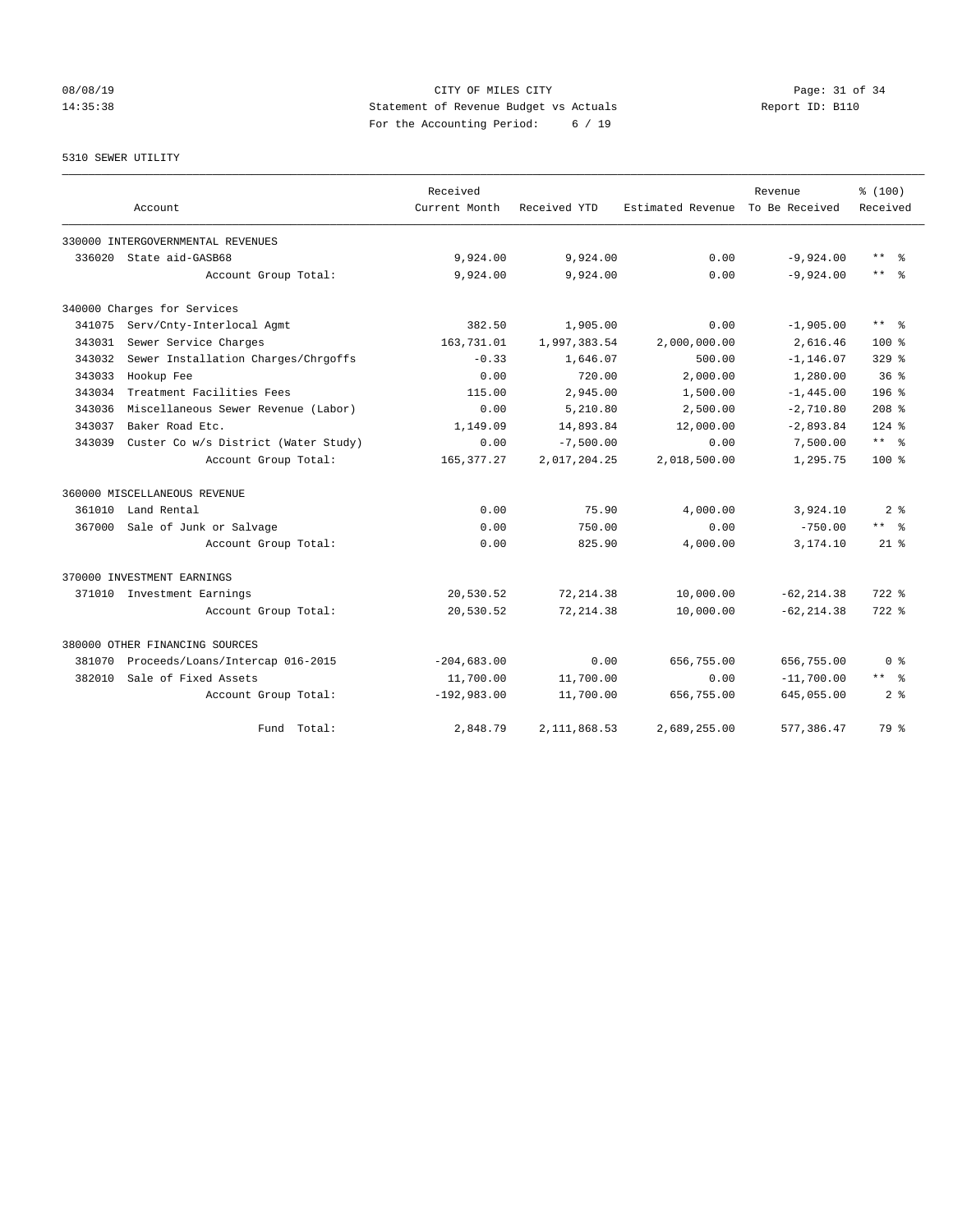# 08/08/19 Page: 32 of 34 14:35:38 Statement of Revenue Budget vs Actuals Report ID: B110 For the Accounting Period: 6 / 19

5510 AMBULANCE FUND

|              |                                        | Received      |              |                   | Revenue        | % (100)          |
|--------------|----------------------------------------|---------------|--------------|-------------------|----------------|------------------|
|              | Account                                | Current Month | Received YTD | Estimated Revenue | To Be Received | Received         |
| 310000 TAXES |                                        |               |              |                   |                |                  |
| 311010       | Real Property Taxes                    | 310.42        | 8,994.84     | 9,140.00          | 145.16         | 98 <sup>8</sup>  |
| 311020       | Personal Property Taxes                | 171.78        | 221.99       | 223.00            | 1.01           | 100 <sub>8</sub> |
| 312000       | Penalty & Interest on Delinquent Taxes | 4.71          | 18.13        | 30.00             | 11.87          | 60 %             |
|              | Account Group Total:                   | 486.91        | 9,234.96     | 9,393.00          | 158.04         | 98 <sup>8</sup>  |
|              | 330000 INTERGOVERNMENTAL REVENUES      |               |              |                   |                |                  |
| 331040       | Medicaid Supplemental Program-State    | 0.00          | 12,678.49    | 15,000.00         | 2,321.51       | 85%              |
| 331113       | FEMA -Projects                         | 0.00          | 282,000.00   | 294,000.00        | 12,000.00      | 96 <sup>8</sup>  |
| 334000       | State Grants                           | 0.00          | 0.00         | 50,000.00         | 50,000.00      | 0 <sup>8</sup>   |
| 336020       | State aid-GASB68                       | 77,488.00     | 77,488.00    | 0.00              | $-77,488.00$   | $***$ $%$        |
|              | Account Group Total:                   | 77,488.00     | 372,166.49   | 359,000.00        | $-13, 166.49$  | $104$ %          |
|              | 340000 Charges for Services            |               |              |                   |                |                  |
| 341075       | Serv/Cnty-Interlocal Agmt              | 15,080.00     | 54,209.68    | 45,000.00         | $-9, 209.68$   | $120*$           |
| 342026       | Ambulance Charges                      | 74, 243.47    | 993,048.23   | 900,000.00        | $-93,048.23$   | $110*$           |
| 342027       | Ambulance Standby                      | 130.00        | 5,525.00     | 8,000.00          | 2,475.00       | 69 %             |
|              | Account Group Total:                   | 89, 453. 47   | 1,052,782.91 | 953,000.00        | $-99.782.91$   | $110*$           |
|              | 360000 MISCELLANEOUS REVENUE           |               |              |                   |                |                  |
| 362020       | MISC REVENUE                           | 16, 453. 75   | 16,468.96    | 0.00              | $-16, 468.96$  | ** *             |
| 366010       | Misc- From Charge off Accts            | 88.10         | 4,968.33     | 7,000.00          | 2,031.67       | 71.8             |
| 367000       | Sale of Junk or Salvage                | 0.00          | 0.00         | 2,000.00          | 2,000.00       | 0 <sup>8</sup>   |
|              | Account Group Total:                   | 16,541.85     | 21, 437.29   | 9,000.00          | $-12, 437.29$  | $238$ %          |
|              | Fund Total:                            | 183,970.23    | 1,455,621.65 | 1,330,393.00      | $-125, 228.65$ | 109 %            |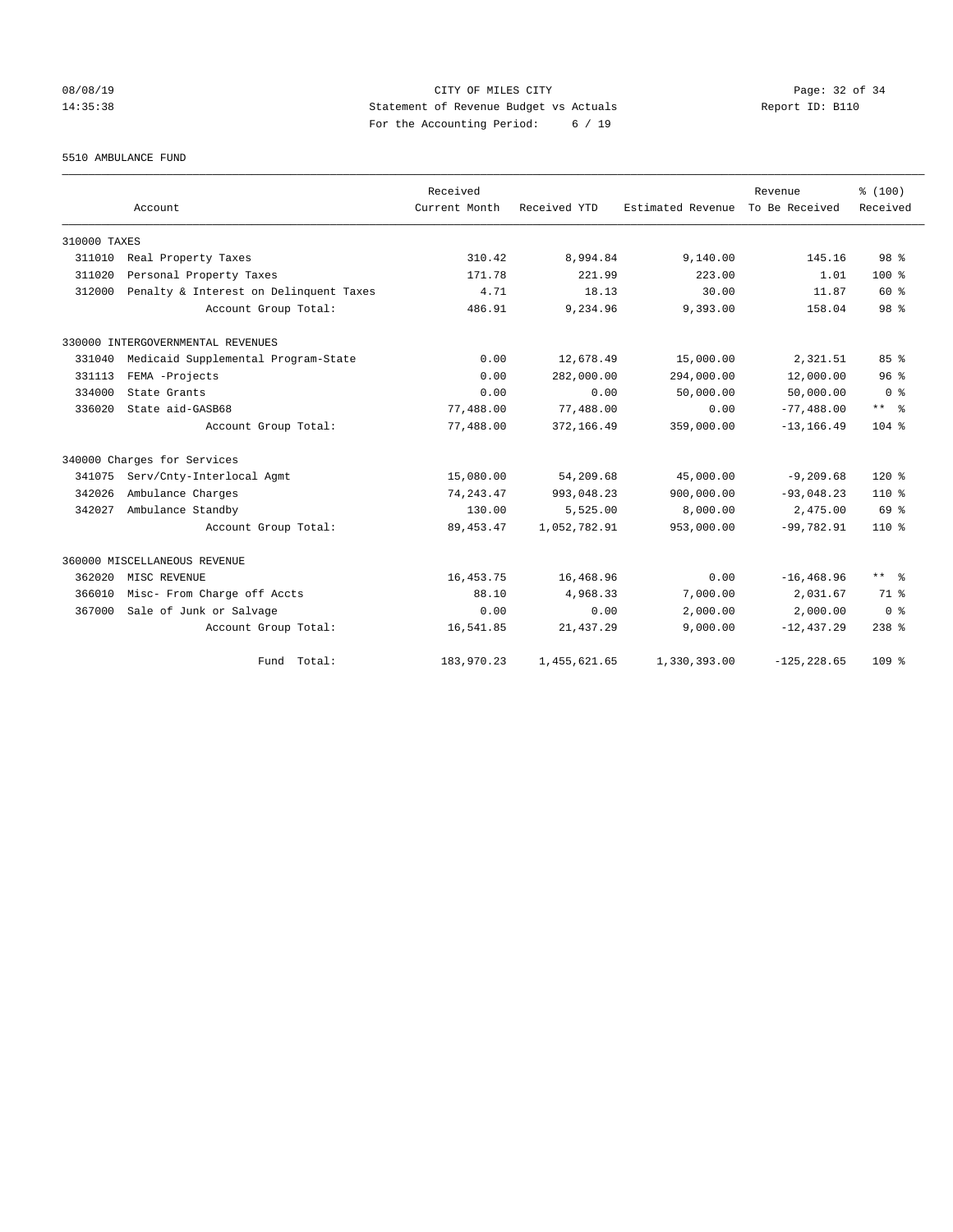# 08/08/19 Page: 33 of 34 14:35:38 Statement of Revenue Budget vs Actuals Report ID: B110 For the Accounting Period: 6 / 19

5610 AIRPORT OPERATING

|              |                                         | Received      |              |                                  | Revenue      | % (100)          |
|--------------|-----------------------------------------|---------------|--------------|----------------------------------|--------------|------------------|
|              | Account                                 | Current Month | Received YTD | Estimated Revenue To Be Received |              | Received         |
| 310000 TAXES |                                         |               |              |                                  |              |                  |
| 311010       | Real Property Taxes                     | 484.52        | 13,512.06    | 13,711.00                        | 198.94       | 99 <sup>°</sup>  |
| 311020       | Personal Property Taxes                 | 257.69        | 333.00       | 335.00                           | 2.00         | 99 <sup>8</sup>  |
| 312000       | Penalty & Interest on Delinquent Taxes  | 7.06          | 27.17        | 40.00                            | 12.83        | 68 %             |
|              | Account Group Total:                    | 749.27        | 13,872.23    | 14,086.00                        | 213.77       | 98 <sup>8</sup>  |
|              | 330000 INTERGOVERNMENTAL REVENUES       |               |              |                                  |              |                  |
| 331127       | FAA AIP 017-2018                        | 0.00          | 116,200.01   | 129,190.00                       | 12,989.99    | $90*$            |
| 334060       | Coal Impact Grant-016-2015              | 0.00          | 0.00         | 9.035.00                         | 9,035.00     | 0 <sup>8</sup>   |
| 336020       | State aid-GASB68                        | 2,600.00      | 2,600.00     | 0.00                             | $-2,600.00$  | $***$ $ -$       |
|              | Account Group Total:                    | 2,600.00      | 118,800.01   | 138,225.00                       | 19,424.99    | 86 %             |
|              | 340000 Charges for Services             |               |              |                                  |              |                  |
| 341075       | Serv/Cnty-Interlocal Agmt               | 16,331.25     | 33,130.50    | 30,000.00                        | $-3,130.50$  | $110*$           |
| 343018       | Sale of Street & Roadway Materials      | $-300.00$     | 1,140.00     | 1,000.00                         | $-140.00$    | 114 %            |
| 343061       | Landing Fees                            | 208.80        | 2,189.70     | 1,800.00                         | $-389.70$    | 122 %            |
| 343062       | Aviation Fuel                           | 23, 172. 73   | 353, 443.89  | 400,000.00                       | 46,556.11    | 88 %             |
| 343064       | Hangar Rent                             | 6,592.86      | 64,265.69    | 58,000.00                        | $-6, 265.69$ | $111*$           |
| 343065       | Building Rentals                        | 1,200.50      | 15,879.58    | 14,000.00                        | $-1,879.58$  | $113$ %          |
| 343067       | Other - Miscellaneous                   | 25.53         | 544.92       | 500.00                           | $-44.92$     | 109 <sub>8</sub> |
| 343069       | Ag Contract                             | 0.00          | 10,250.00    | 5,000.00                         | $-5, 250.00$ | $205$ %          |
|              | Account Group Total:                    | 47, 231.67    | 480,844.28   | 510,300.00                       | 29, 455.72   | 94 %             |
|              | 360000 MISCELLANEOUS REVENUE            |               |              |                                  |              |                  |
| 361010       | Land Rental                             | 1,223.80      | 19,619.36    | 25,000.00                        | 5,380.64     | 78 %             |
| 362020       | MISC REVENUE                            | 36.62         | 423.86       | 300.00                           | $-123.86$    | 141 %            |
|              | Account Group Total:                    | 1,260.42      | 20,043.22    | 25,300.00                        | 5,256.78     | 79 %             |
|              | 370000 INVESTMENT EARNINGS              |               |              |                                  |              |                  |
|              | 371010 Investment Earnings              | 687.46        | 3,556.68     | 150.00                           | $-3,406.68$  | $***$ %          |
|              | Account Group Total:                    | 687.46        | 3,556.68     | 150.00                           | $-3,406.68$  | $***$ 2          |
|              | 380000 OTHER FINANCING SOURCES          |               |              |                                  |              |                  |
|              | 381070 Proceeds/Loans/Intercap 016-2015 | 0.00          | 0.00         | 264,000.00                       | 264,000.00   | 0 <sup>8</sup>   |
|              | Account Group Total:                    | 0.00          | 0.00         | 264,000.00                       | 264,000.00   | 0 <sup>8</sup>   |
|              | Fund Total:                             | 52,528.82     | 637, 116.42  | 952,061.00                       | 314,944.58   | 67 %             |